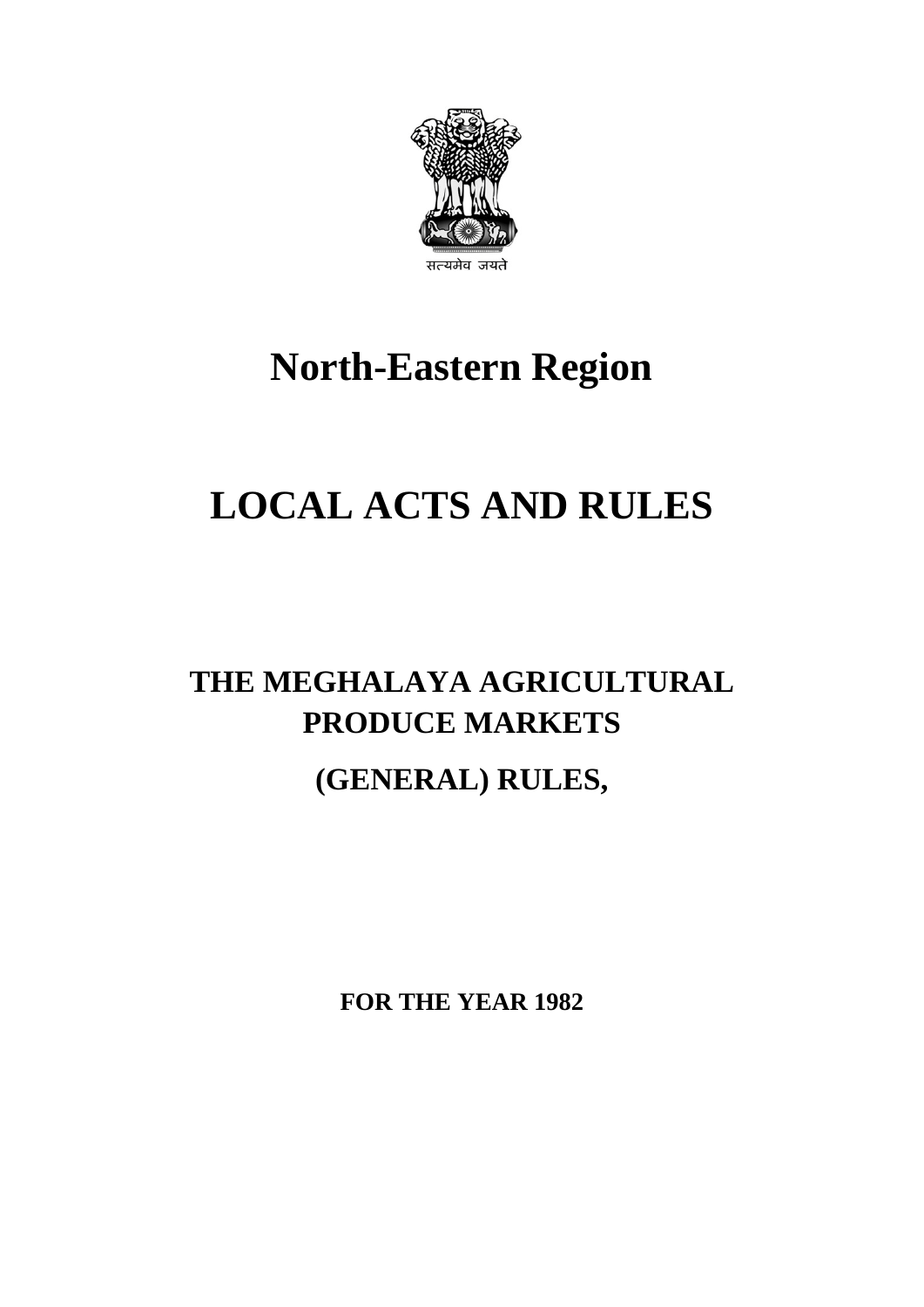# **THE MEGHALAYA AGRICULTURAL PRODUCE MARKETS**

# **(GENERAL) RULES, 1982**

- 1. **Short title, extent and commencement**—(1) These Rules may be called the Meghalaya Agricultural Produce Markets (General) Rules, 1982
	- (2) These Rules shall come into force at once.
	- (3) They shall extend to the areas where the Act is in force.

#### **COMMENTS**

This Act was enacted *vide* Notification No. AGRI (G) 16/77/Pt. IV/III, dated the 20<sup>th</sup> October 1982, in exercise of the powers conferred under Section 52 of the Meghalaya Agricultural Produce Markets Act, 1980

- 2. **Definitions**—In these unless there is anything repugnant to the subject or context—
	- (a) "Act" means the Meghalaya Agricultural Produce Markets Act, 1980.
	- (b) "Buyer" includes a person buying any agricultural produce himself or on behalf of any other person or organisation or firm as its agent or as commission agent for re-sale.
	- (c) "Form" means a Form appended to these Rules.
	- (d) 'Helper' means a person who loads, unloads, cleans, dresses and includes any other who assists in loading, unloading, cleaning and dressing of any agricultural produce.
	- of packages and bags and remuneration of the helper but does not include (e) 'Market charges' means all charges payable by the buyer for the services rendered in connection with the handling of agricultural produce after the sale is settled and includes commission of an agent, brokerage, auction charges, filling and sewing remuneration for weighing.
	- (f) 'Market fee' means fee payable to the market committee under Rule 21.
	- (g) 'Notified market area' means the market area declared under sub-section (1) and the area notified by the State Government under sub-section (2) of Section 11 of the Act.
	- (h) 'Seller' includes a person selling his agricultural produces himself or on behalf of any other person as his agent, servant or commission agent.
	- (i) Words used in the Rules but not defined in the Act shall have the meaning respectively assigned to them in the Act.
- 3. **Nomination of non-official members of the Board**—Nomination of the members of the Board shall be made by the State Government in consultation with the Director of Agriculture or, as the case may be, the Registrar of Co-operative Societies: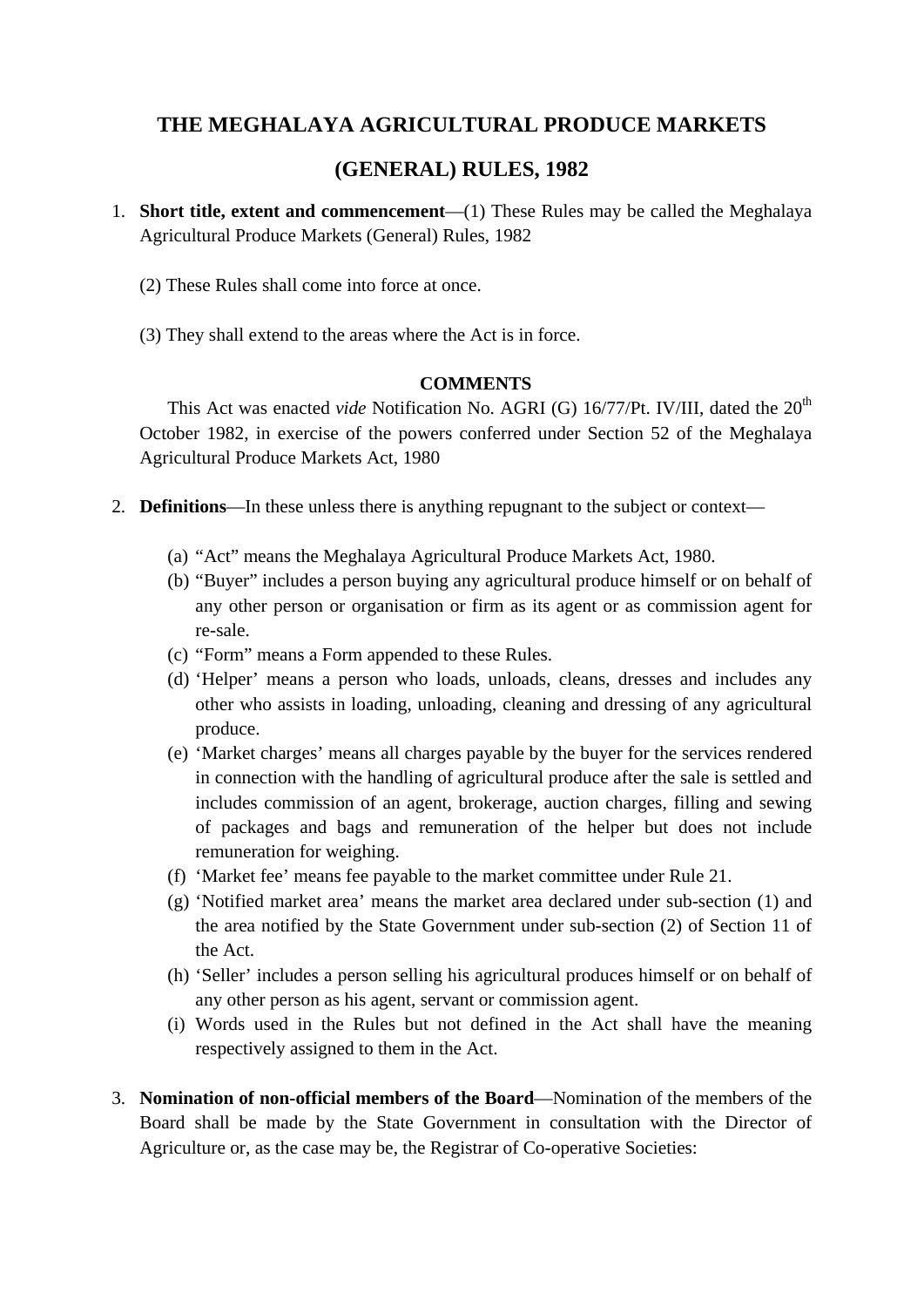Provided that membership as per sub-clause (iii) and (v) of Cl. (b) of Section 3 (a) of the Act shall remain vacant so long as the market committees have not been formed or licences granted to any person as trader.

- 4. **Term of office**—The term of office of the non-office Members shall be three years from the date their nomination is notified in the Official Gazette.
- 5. **Budget and expenditure of the Board**—(1) The Board shall meet not later than first week of February every year to finalise the budget for the next financial year.

(2) The budget as finalised by the Board under sub-rule (1) shall be submitted to the State Government for approval not later than the last week of February. The State Government shall approve and return the budget to the Board within two months from the date of receipt thereof. If it is not so returned within two months the budget shall be deemed to have approved.

 (3) Pending approval under sub-rule (2) the Board may with prior sanction of the State Government incur the minimum expenditure required to meet unavoidable circumstances.

(4) No expenditure shall be incurred by the Board unless there is a provision in the budget to meet the same.

 another under the same head of account or for re-appropriation of any amount of expenditure from one head of account to another and exceeding fifteen per cent of the (5) The Board may re-appropriate any amount of expenditure from one sub-head to total budgets provisions under that particular head, prior approval of State Government shall be obtained.

(6) The fund of the Board shall be deposited into the Meghalaya Co-operative Apex Bank Ltd., Shillong and shall be operated jointly by the Chairman and the Secretary of the Board.

(7) The maximum impress money to be maintained by the Secretary shall not exceed Rs. 2,000 at any one time.

 (8) The board shall maintain proper accounts of all receipts and expenditures and for this purpose the double entry procedure of accounting shall be adopted.

 shall preside over the meetings of the Board and in his absence the members shall elect one from amongst themselves to preside over the meeting. 6. **Powers and functions of the Chairman of the Board**—(1) The Chairman of the Board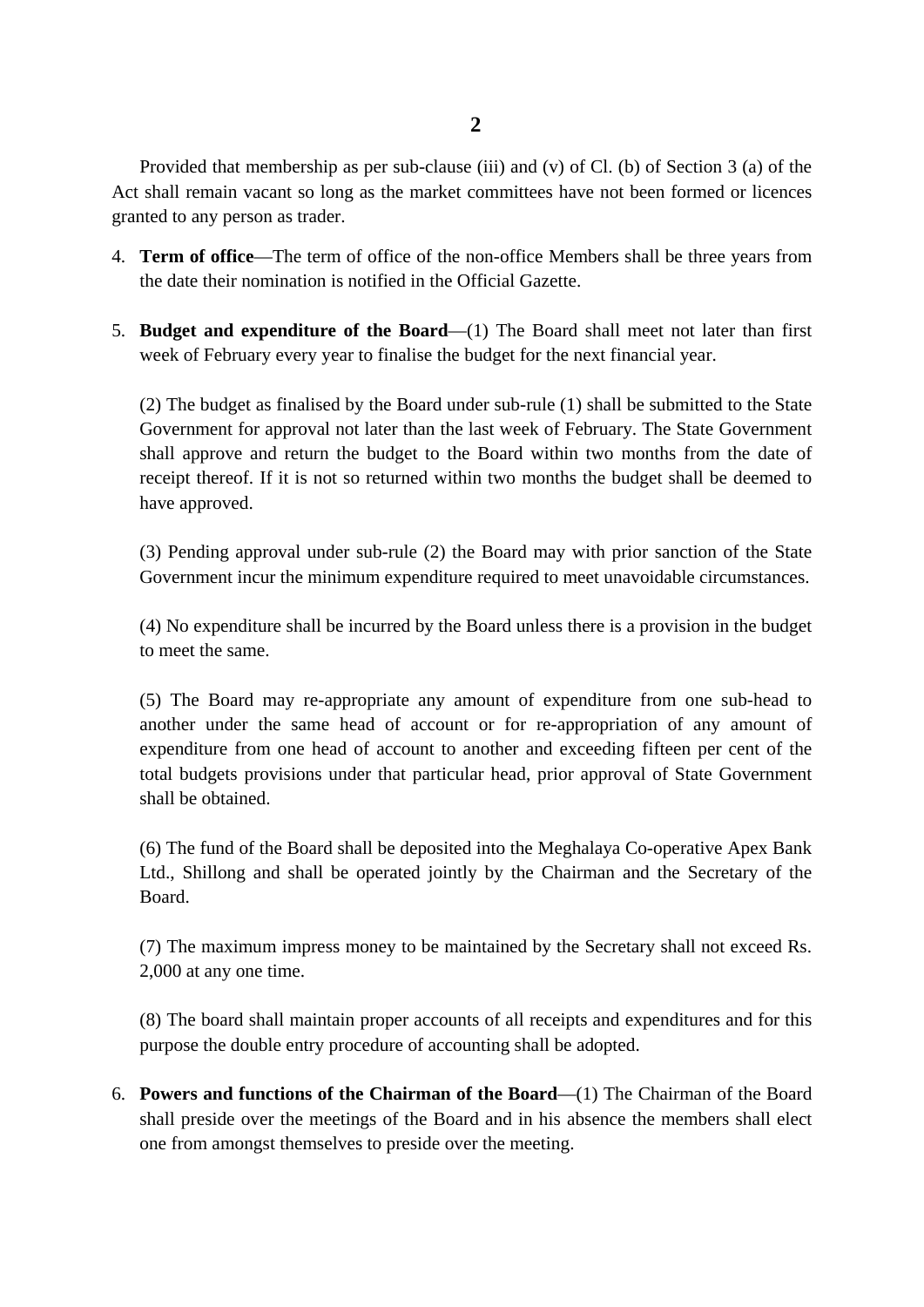(2) The Chairman of the Board shall be responsible for the administration of the Act and for that purpose may, subject to the provisions of the rules and bye-laws framed under the Act, issue orders and directions as he may consider necessary.

(3) The Chairman of the Board shall appoint the officers and other employees of the Board except for those posts mentioned in sub-rule (2) of Rule 8.

 (4) The Chairman of the Board shall exercise overall control over the employees of the Board and of the market committee and may allot duties and functions to them as he may deem it necessary.

 above Rupees ten thousand but not exceeding Rupees twenty thousand on any individual item twenty thousand on individual item approval of the Board shall be obtained. (5) The Chairman shall be the competent authority to accord sanction to any expenditure for which provision has been made in the budget. For any expenditure in excess of Rupees

 shall review their working and progress from time to time. The review so made shall be (6) The Chairman shall exercise overall supervision on the Board and market committee and placed before the Board for consideration and decision as may be deemed necessary.

 of the Chairman, the Secretary of the Board shall exercise general control over the office 7. **Powers and functions of the Secretary of the Board**—(1) Subject to the overall control of the Board and its employees and act as head of the Office.

(2) With the prior approval of the Chairman, the Secretary of the Board shall have the power to transfer and post the employees of the Board and of the market committees; provided that in case of deputed staff of the State Government prior approval of that Government shall be necessary.

 (3) The Secretary of the Board shall be the competent authority to accord sanction to any expenditure not exceeding rupees ten thousand on individual item for which provision has been made in this budget.

(4) The Secretary shall with the approval of the Committee of the Board convene meetings of the Board and prepare agenda notes for the meetings.

 proceedings thereof. (5) The Secretary shall attend the meeting of the Board and record and maintain the

 (6) The Secretary of the Board shall prepare the annual budget of the Board and submit it to the Chairman for his approval for placing it in the meeting of the Board.

8. **Employees of the Board and market committees**—(1) The Board shall have control and superintendent over its employees.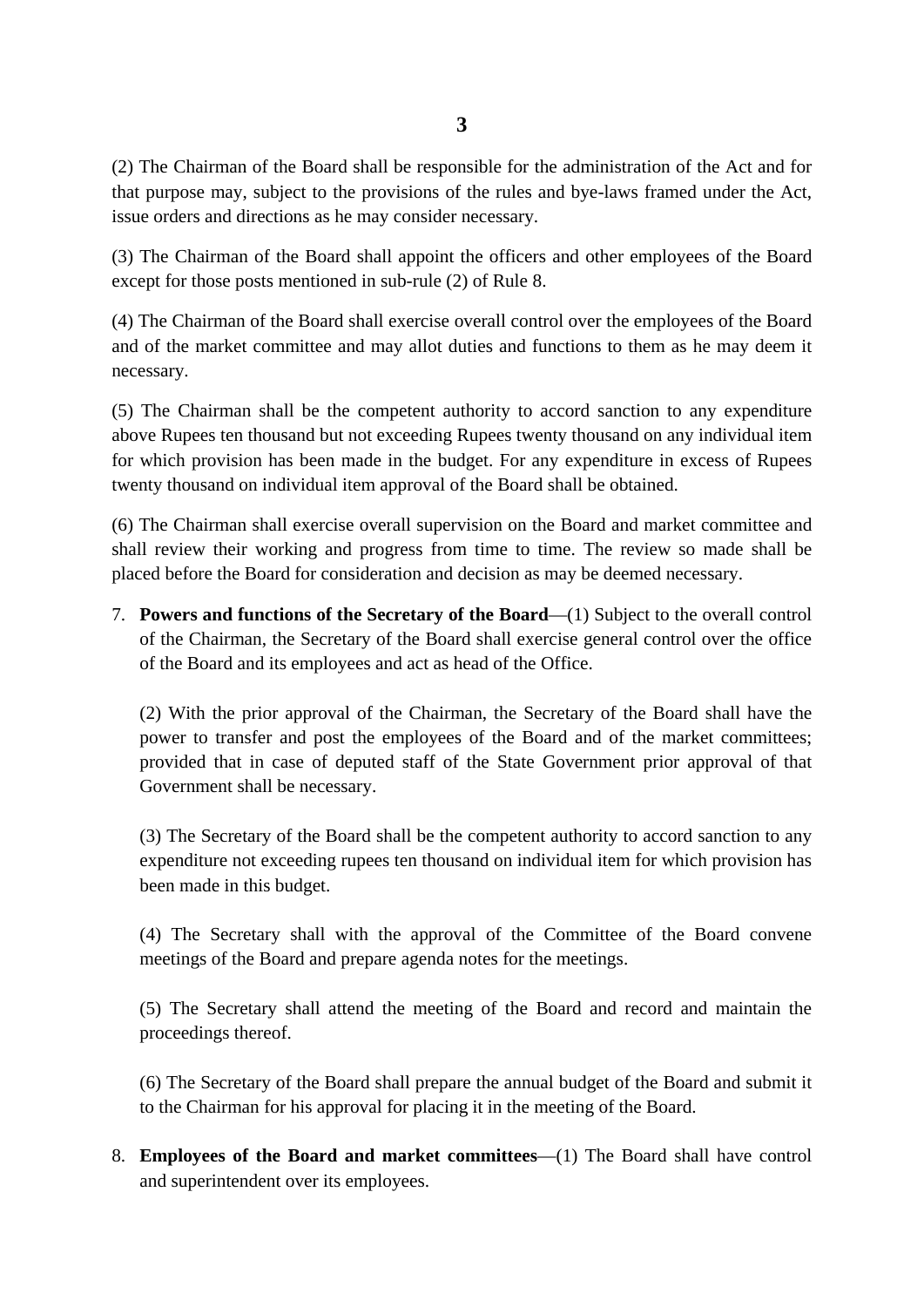(2) The State Government shall appoint an officer of the Agriculture Department not below the rank of a Deputy Director as Secretary of the Board and other officers not below the rank of Agricultural Inspector or equivalent rank having training in Market Secretary ship or working experience of not less than three years as Secretaries of Market committees. Appointment of such officers shall be on foreign services terms and the leave, salary and pension contribution paid to Government by Board or, as the case may be, the market committee concerned.

(3) The pay and allowances of the employees of the Board including those of the Secretary and their employees of the State Government when deputed on full time basis shall be charged on the funds of the Board.

(4) The tours of the Secretary of the Board shall be approved and his bills for travelling allowance countersigned by the Chairman.

 fund, leave, travel, conduct, discipline and other conditions of service shall, as far as may be, apply *mutatis mutandis* to them. 9. **Conditions of service**—(1) Until such rules are framed for the employees of the Board and the market committee, the rules applicable to the corresponding grade of employees of the State Government with regard to pay and allowances, appointments, provident

(2) The members, including the Chairman of the Board and of the market committees, whenever they are non-officials shall—

- (a) be treated as Grade I employees of the State Government for the purpose of travelling allowances, and
- (b) be entitled to a sitting fee of Rs. 30 (Rupees thirty) only per day for attending the meeting of the Board or of the market committee, as the case may be, but no dearness allowances should be paid if sitting fee is claimed. However, for coming to attend the meeting en-route and on returning to his headquarters the non-official members will be entitled for dearness allowances as admissible.
- 10. **Publication of notifications under Sections 10 (1) and 11 (1) of the Act**—(1) The Notification under Sections 10 (1) and 11 (1) of the Act together with the translation thereof made into a local language as may be considered necessary shall be—
	- (a) published in local newspaper having wide circulation in the area;
	- (b) affixed in the notice board of the Deputy Commissioner, Sub-divisional Officer, Town Committee, District Councils, Office of the Agricultural Department and in some conspicuous part of common village meeting or market place located within the proposed market area.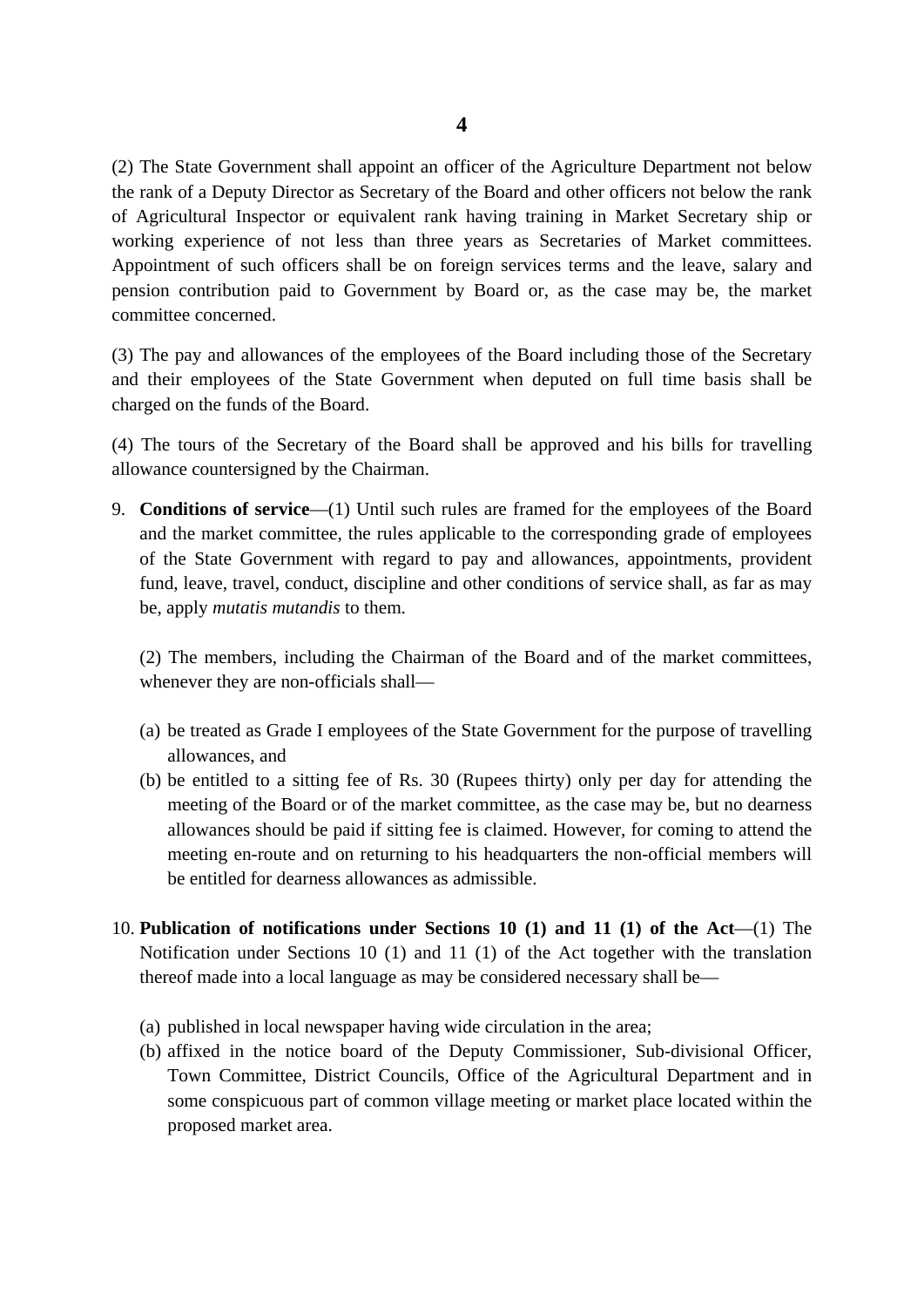(2) The period of previous publication of the notification under Section 10 (1) of the Act in the Official Gazette shall be 30 days.

11. **Nomination of members of the market committees**—(1) The licensed traders shall elect 3 (three) members from amongst themselves as the members of the market committee. The election shall be supervised by the Secretary of the market nomination or by an officer authorised for this purpose by the Board.

 Managing Director of the Warehousing Corporation shall, for the purpose of Cls. (iii), (v) (2) The Registrar of Co-operative Societies, the Local Authority, if any, and the and (vi) respectively of Section 14 of the Act, send the names of their nominated representatives to the State Government through the Board.

(3) The Board shall nominate five agriculturists and sent their names and also forward those received under sub-rules (1) and (2) along with the recommendation to the State Government for appointment as members of a market committee.

12. **Election of the Chairman of the market committee**—(1) The members of a market committee shall elect one from among themselves to be the Chairman of the market committee in its first meeting to be convened by the Secretary of the market committee under the direction of the Board:

 Provided that the election shall be held within twenty days from the date the committee is established.

(2) The voting shall be conducted by the Secretary himself without voting right.

 for the post, shall be the Chairman of the market committee. (3) Any member getting the highest number of votes, if there is more than one candidate

(4) In case of a tie, it shall be decided by drawing a lot.

(5) The Secretary shall immediately report through the Board the result of the election of the Chairman to the Government for necessary action.

 apply with regard to the budget and expenditure of a market committee except that for the 13. **Budget and expenditure of the market committee**—(1) The provisions of Rule 5 shall words "Board" and "State Government" occurring in the said rule the same shall be read as market committee" and "Board" respectively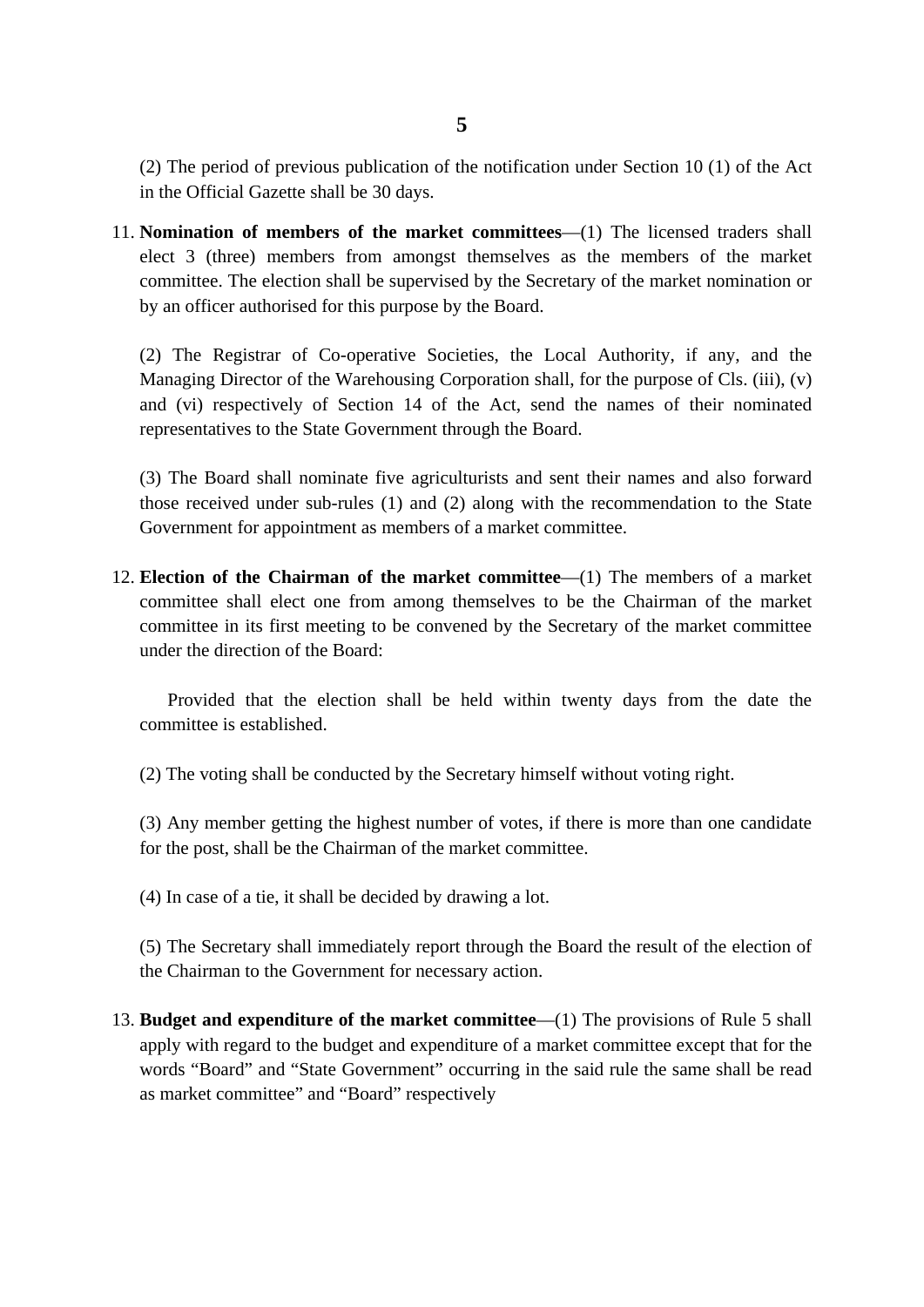MCAB Ltd., and operated jointly by the Chairman and Secretary of the market (2) The fund of the market committee shall be deposited in the nearest Branch of the committee.

(3) The surplus funds remaining with the market committee under Section 27 of the Act shall remain as balance of the "market committee fund" till such time the Board directs the committee to invest the amount or part thereof in such manner and for such purpose as it may specify.

 within the jurisdiction of this committee and preside over all meetings of the committee; 14. **Powers and functions of the Chairman of the market committee**—(1) The Chairman of the market committee shall be responsible for administering the Act in the market areas provided that in his absence, the members shall elect one from amongst themselves to preside over the meeting.

(2) The Chairman of the market committee shall be the competent authority to approve the tours and pass the Travelling Allowance Bills of the Secretary of the Committee.

 (3) The Chairman of the market committee shall be the competent authority to grant leave to the Secretary of the Committee.

 item for which provision has been made in the budget. For expenditure in excess thereof (4) The Chairman shall be the competent authority to accord sanction to any expenditure above Rupees five hundred but not exceeding Rupees two thousand on any individual on any individual item approval of the Committee shall be obtained.

15. **Powers and functions of the Secretary of a market committee—**(1) The Secretary shall assist the Chairman of the market committee in administering the Act and advice him and the Committee in all matters connected with rules, bye-laws, orders and directions issued from time to time by the Board or the State Government.

 (2) The Secretary shall be the Chief Executive Officer of the market committee. The office establishment of the committee shall be under his control and all order to any member of the staff of the Committee shall pass through him.

 that the cash in hand under the Secretary shall not exceed Rupees five hundred at any one (3) The Secretary shall be the drawing and disbursing officer of the committee, and shall maintain or cause to be maintained cash book and other records in proper form; provided time.

 carried out efficiently, that returns and views and rendered regularly, that the cash, (4) The Secretary shall see that the day to day work of the officer of the committee is common seal, minute book and other records and assets of the committee are kept safely.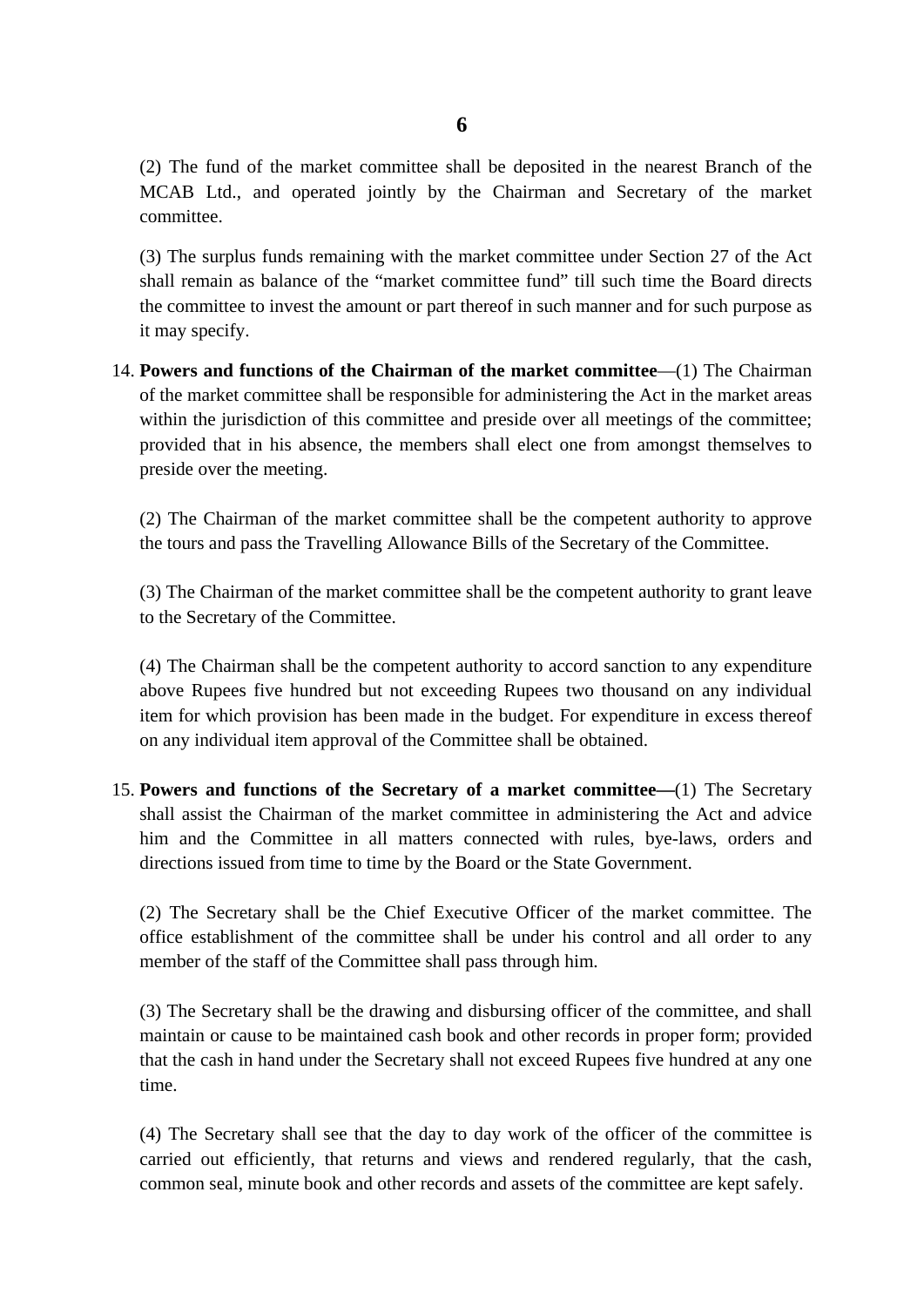**7**

(5) The Secretary of the market committee shall be the competent authority to grant leave to the employees of the Committee.

(6) The Secretary shall make an annual assessment of the work of the employees of the committee and submit to the Chairman of the market committee for making final assessment thereon.

(7) The Secretary shall prepare the annual budget of the committee and submit it to the Chairman of the committee for his approval for placing at the meeting of the committee.

(8) The Secretary shall be the competent authority to accord sanction to an expenditure not exceeding Rupees five hundred only on each individual item for which provision has been made in the budget.

(9) The Secretary shall approve the tour of the employees of the committee and shall pass the travelling allowance bills of the employees of the committee other than those deputed by the State Government.

 meetings of the committee and prepare Agenda Notes for the meeting. He shall attend all (10) The Secretary shall with the approval of the Chairman of the committee convene meetings of the committee, a sub-committee, a joint committee, or an *ad hoc* committee and record and maintain the proceeding thereof. He shall, however, not attend any meeting wherein anything pertaining to him or any of his relatives is to be considered.

*Explanation: "Relatives"* for the purpose of this sub-rule shall mean—

- (a) father, mother, son, daughter, brother, sister and wife or husband of the person concerned;
- (b) brother and sister or the father or mother of the person concerned;
- (c) father, mother, son, daughter, brother, sister or the wife or husband of the person concerned;

(11) Copy of any entry in any book, register or list regularly kept in course of business and in the possession of a market committee shall be certified by the Secretary subject to inspection by any member of the Board.

 removal of the Chairman of the committee shall be signed by not less than one-third of 16. **Removal of Chairman of a market committee**—(1) The requisition for a meeting for the total members of the committee and submitted to the Secretary to the committee. The requisition shall contain the reasons for which the Chairman is ought to be removed from office.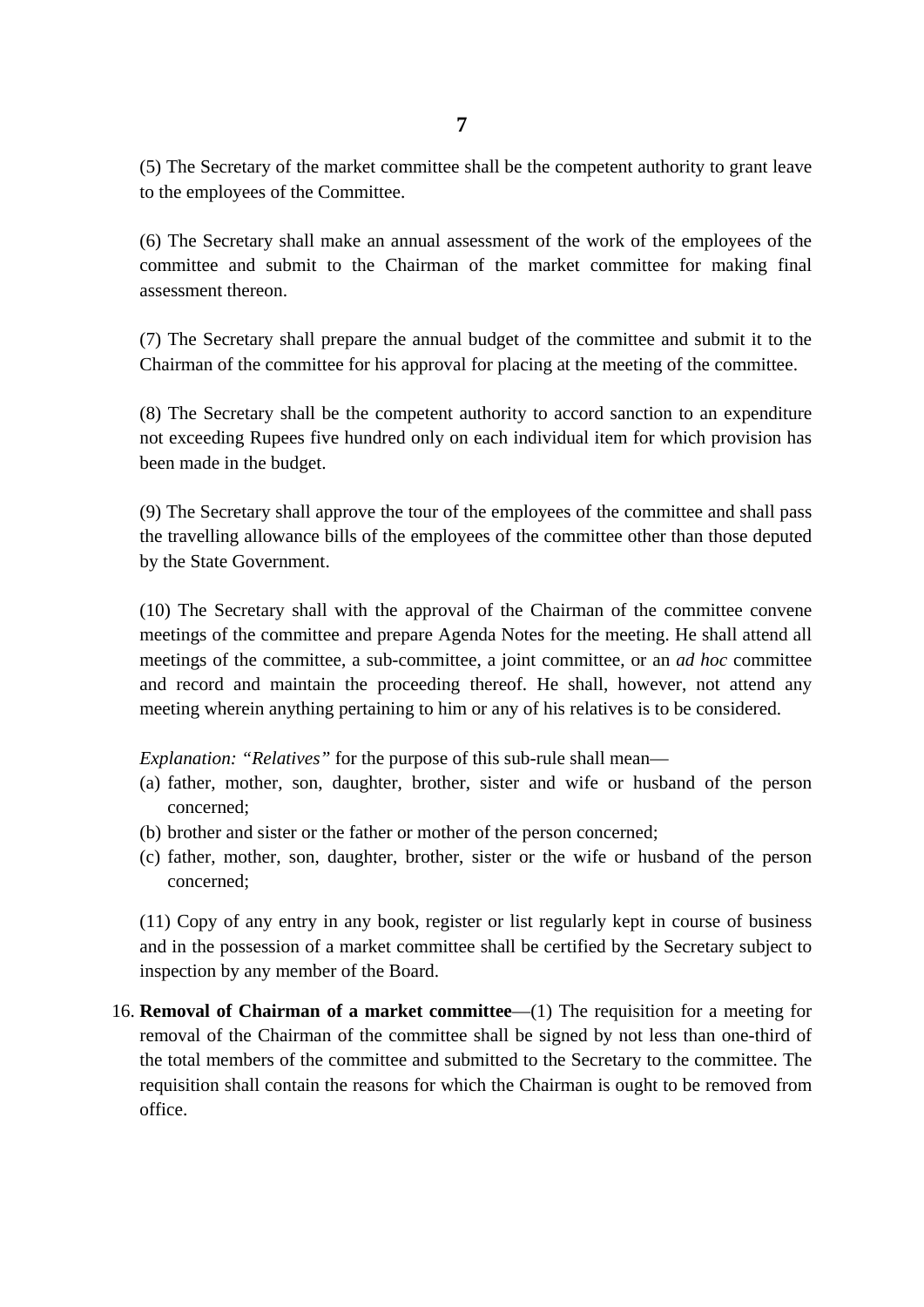**8**

 (2) The Secretary of the committee on receipt of the requisition under sub-rule (1) shall convene the meeting within 20 days from the date of receipt of the requisition and the period of notice shall not be less than ten days from the date of issue.

(3) The requisition meeting shall be presided over by any member as elected by the members present at that meeting. The Chairman shall not attend such meeting.

(4) All the members signing the requisition under sub-rule (1) shall attend the meeting.

(5) The quorum for a requisitioned meeting shall be two-third of the total membership of the market committee.

(6) The resolution for removal of the Chairman shall be moved by one of the members requisitioning the meeting and shall be supported by one or more members.

(7) The resolution shall thereafter be discussed by the members and put to vote by the person presiding over the meeting.

(8) The voting shall be by secret ballot and shall be conducted by the Secretary of the committee.

 adopted by not less than two-thirds of the total number or members present and voting at (9) Immediately after the close of the voting the Secretary shall count the votes for or against the resolution and place the result before the person presiding over the meeting. If the meeting, the resolution shall be deemed to have been carried thorough.

(10) The Secretary of the Committee shall communicate the decision of the meeting to the Board for necessary action; provided that the Board after due consideration of the standing position may take appropriate action including dissolution of the committee.

 of the market committee of the notified market area where he/she wishes to carry on 17. **Application for grant of licences and fees thereof**—(1) For grant of licences under Section 19 (2) of the Act, a person shall make an application in duplicate to the Chairman his/her business and the same shall be received in his office.

(2) The forms of application and grant of licences shall be in the following manner, namely: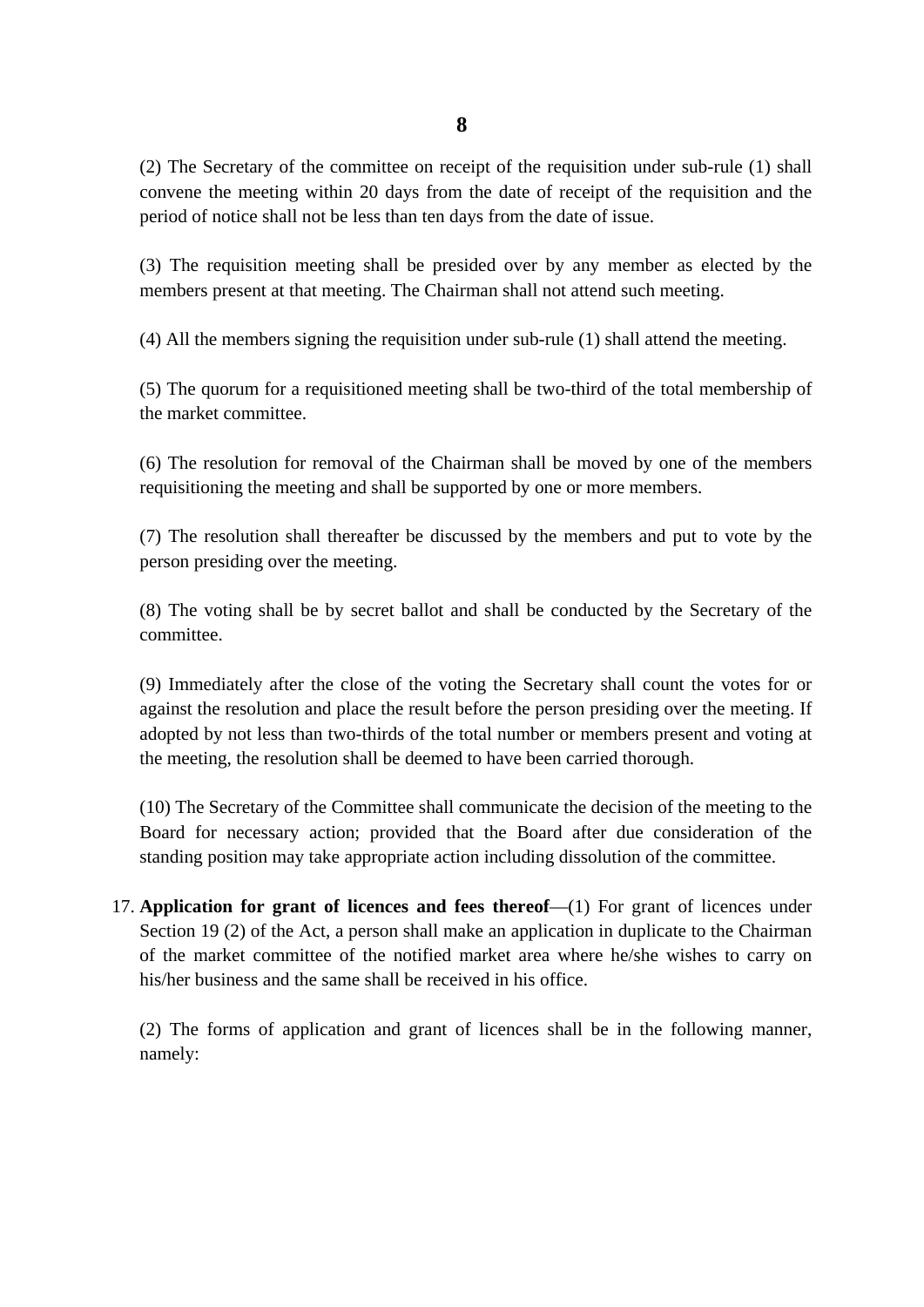| Category of applicant                                          |  | Form of application Form of the licence |          |
|----------------------------------------------------------------|--|-----------------------------------------|----------|
| (a) for each licence as trader or                              |  | Form "A"                                | Form "B" |
| commission agent<br>(b) for each licence as broker, weigh man, |  | Form "D"                                | Form "E" |
| measurer, surveyor or warehouseman                             |  |                                         |          |

(3) A fee of Rupees two only shall be paid for each application under sub-rule (2) and Rupees ten only per year or part thereof for each licence granted.

(4) If any person, who is not a licensee, carries on his/her business as a trader or commission agent or broker, or weigh man or measurer or surveyor on warehouseman in a notified market area on the date of issue of notification under sub-section (1) of Section 11 of the Act and fails to apply for a licence within fifteen days from the date of the notification the Chairman of the market committee may, before a licence is issued, impose upon the applicant a penalty as follows, that is—

- (a) If the application is made within thirty days from the date of the notification—Rupee one per day.
- (b) If the application is made after thirty days from the date of the notification—Rupee one per day for the first thirty days and Rupees two for each day thereafter.

 (5) Unless otherwise provided in the licence each licence issued under the Act shall expire on the  $31<sup>st</sup>$  day of March following the date of issue.

(6) A licence issued under this rule shall be valid for the purpose carrying the business at one or more places within the same notified market area.

 (7) If any area is excluded from a notified market area and included in another the licence issued under the Rules shall be valid and deemed to have been issued and renewable by the market committee of the new market area.

committee and the Board in Form C. (8) A record of licences issued under this rule shall be maintained by the market

18. **Cancellation of a licence**—(1) The market committee may, on being satisfied that there has been a breach of any of the conditions specified in a licence or that the licensee is a habitual defaulter in submission of returns, by order in writing, cancel or suspend any licence and may also direct that such licence shall not be renewed, Suspension may be for a period not exceeding five months for the first breach, nine months for the second and one year for every subsequent breach as may be specified in that order:

 Provided that no such order shall be made without giving he licensee an opportunity to show cause why such an order should not be made.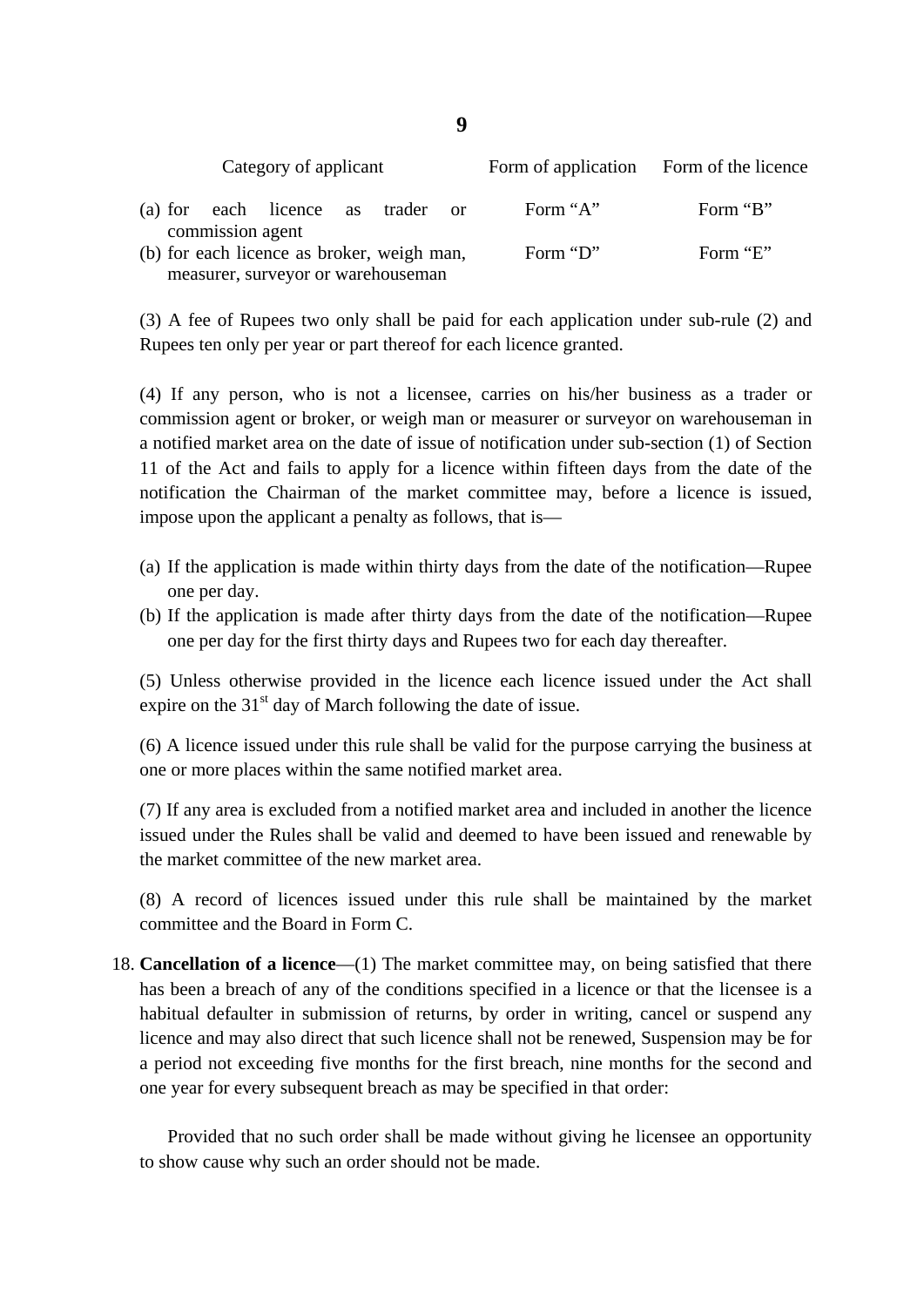(2) The action under sub-rule (1) shall not be in derogation to other penalties provided for in the Act or bye-law for such contravention.

 (3) Where the licensee is a firm any change in partnership shall mean the constitution of a new firm and shall require grant of a fresh licence.

(4) The market committee, if it is satisfied that it is necessary so to do, may by order allow a change in the conditions of a licence granted provided the licensee applied for it and pays a fee of Rupee one only;

19. **Renewal of a licence**—(1) Renewal of a licence granted under this rules shall be made to the Chairman of the market committee in Form 'F' in case of a vendor or a communication agent and in form 'G' in case of a broker, weigh man a measurer a surveyor or warehouse man and shall be accompanied by the licence fee prescribed therefore.

31<sup>st</sup> of March. (2) The application for the renewal of licence shall be made at least thirty days before the

 following that on which the licence expired. (3) Every renewal granted under this rule shall be deemed to take effect from the date

(4) Every application for renewal of a licence made after the date of expiry thereof shall be treated as an application for the grant of a fresh licence.

(5) If a licence is lost or destroyed, a duplicate may be issued on payment of a fee of Rupees two only.

 person shall at the same time hold licences under these Rules in more than one capacity. 20. **Prohibition against grant of certain licences**—(1) Except as hereinafter provided, no

(2) The provisions of sub-rule (1) shall not apply in the case of a person licensed as weigh man, surveyor or measurer.

 buyer of the agricultural produce to an officer authorised by the market committee ans 21. **Market fee**—(1) The market fee leviable under Section 26 of the Act shall be paid by the shall be paid as soon as, and in any case within four days, the said produce is brought by him.

 (2) The market fee under this rule shall be levied once on any transaction of sale and purchase taking place within the same notified market area.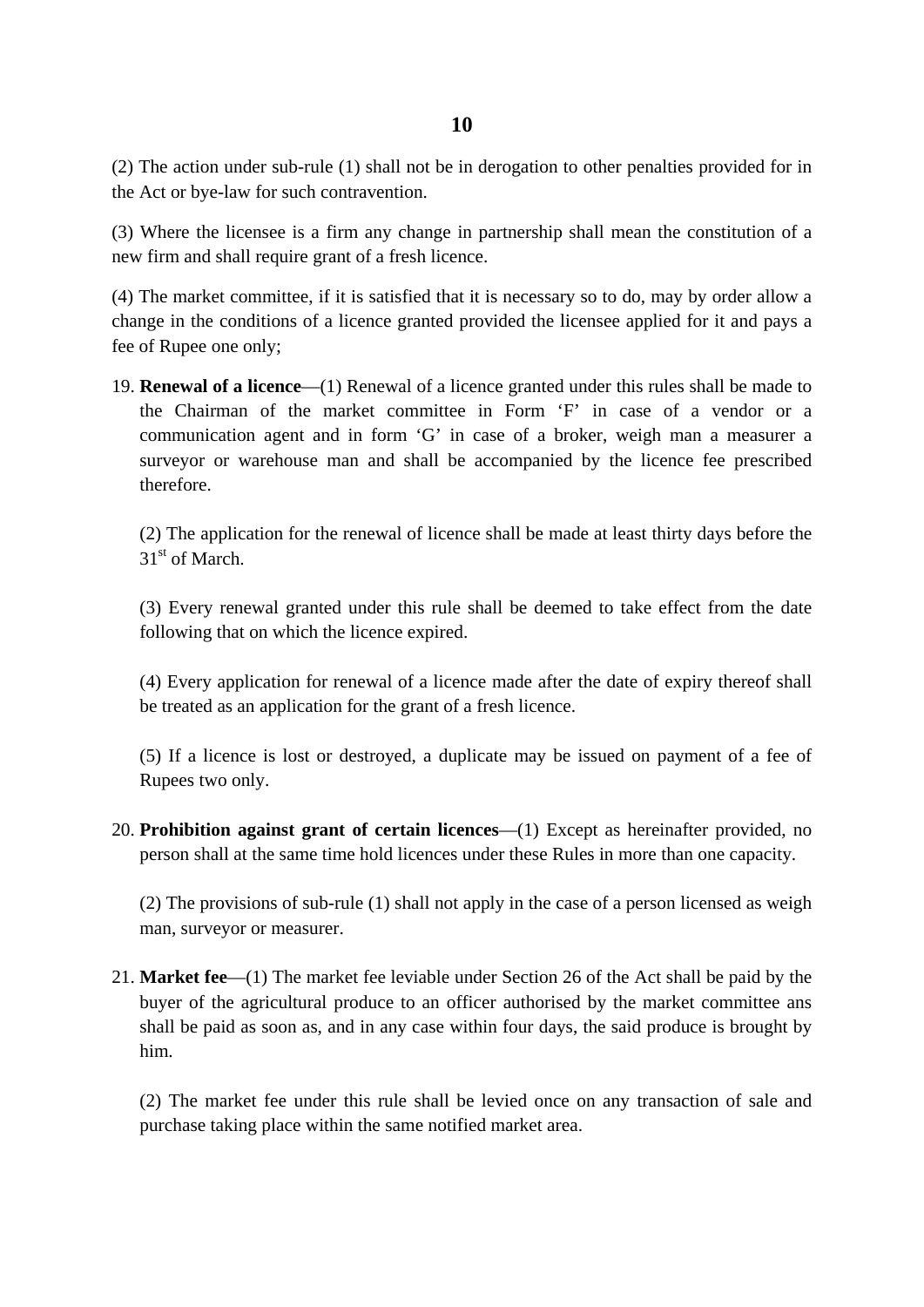(3) For the purpose of this rule, the transaction of sale and purchase of any agricultural produce shall be deemed to have taken place in a notified market area if—

- (a) the agreement or settlement of sale and purchase thereof is entered into the said area.
- (b) in pursuance of any agreement of sale and purchase the agricultural produce is weighted in the area; or
- (c) in pursuance of any agreement of sale and purchase delivery of the agricultural produce to the purchaser or to some other person on behalf of the purchaser takes place in the notified market area.

(4) Where two or more of the acts mentioned in sub-rule (3) have been performed differently in two or more notified market areas, the market fee shall be payable to the Committee within whose jurisdiction the agricultural produce was weighted and, where no such weigh man took place to the Committee within whose jurisdiction the agricultural produce was delivered.

 accounts and submit to the market committee return in Form 'M' in respect of each 22. **Maintenance of accounts**—(1) Every trader licensed under the Act shall maintain transaction within 4 days there from.

(2) The market committee shall maintain a register in Form 'N' showing the total daily sale and purchase transacted in the noticed market area and the amount of fess due and recovered there from.

 the market committee has been to believe that the returns submitted are incorrect he shall, (3) If any trade falls to submit the returns as prescribed in sub-rule (1) or the Chairman of after giving a notice to the trader concerned and after such enquiry as he may consider necessary proceed to assess the volume of sale and purchase transacted by the trader concerned during the period in question.

(4) If a trader habitually makes default in the submission of the returns or if, in the opinion of the Committee the trader habitually submits incorrect returns, the Chairman of the market committee may order the production of the books of accounts for inspection at his office.

(5) The inspection of the accounts under sub-rule (4) shall be done also by the members of the Committee or such employees as the Chairman may authorise.

(6) After the inspection under sub-rule (4) the returns submitted may, if necessary, be corrected or fresh returns prepared by the Secretary of the Committee on the basis of the records produced and, if no records are available or the same are insufficient, on such information as the Committee may otherwise gather.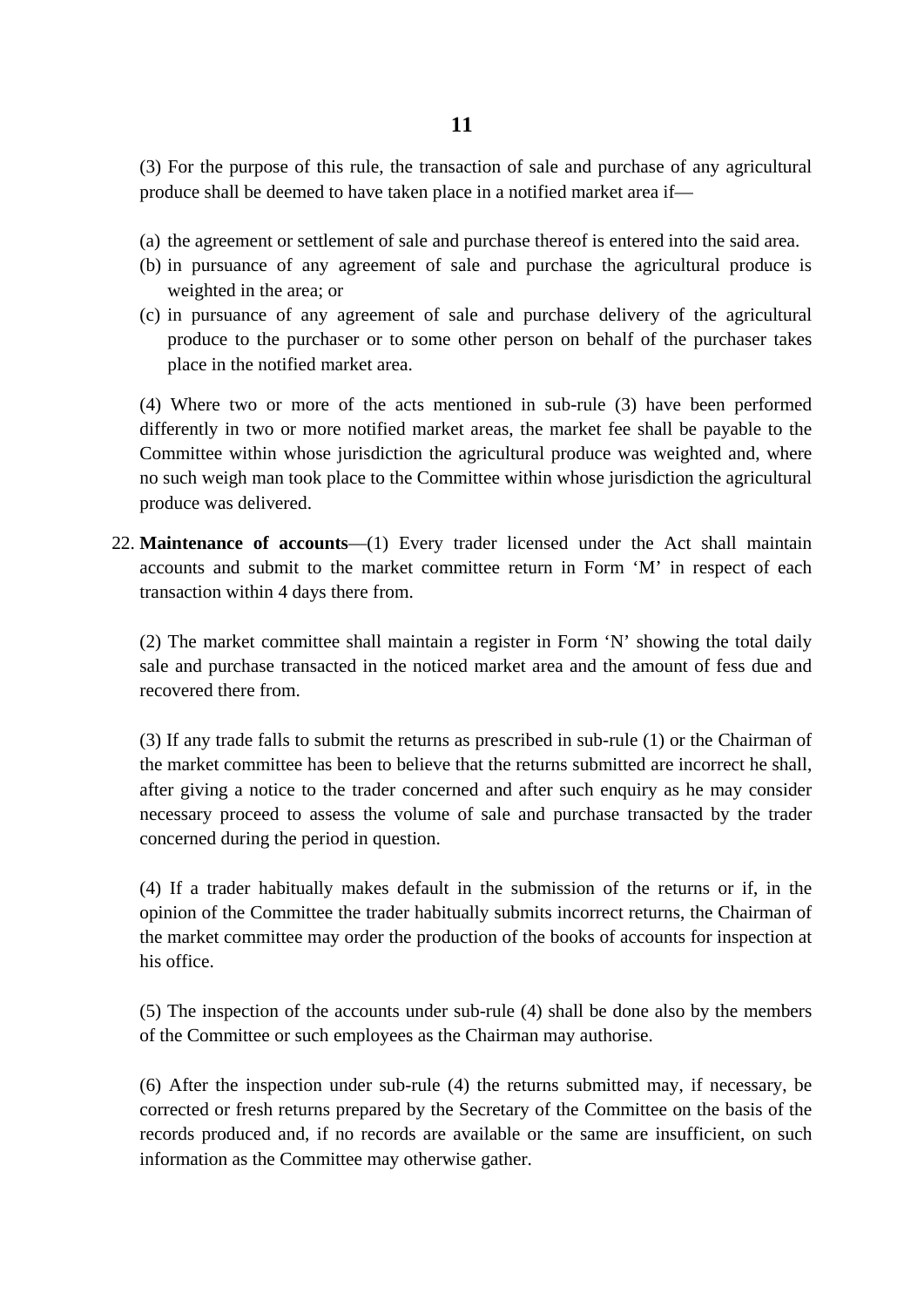(7) Additional market fee due, if any, on the basis of the returns so prepared under sub-rule (6) shall be assessed and the licensee concerned shall pay it within such time as the Chairman may direct.

- (8) An assessment under sub-rule (7) shall be communicated to trader in Form 'P'.
- the appellant had deposited twenty-five per cent of the amounts due as fee from him with 23. **Appeal against order under Rule 22**—(1) An appeal against the order made under subrule (8) shall lie to the Chairman of the Board. No such appeal shall be entertained unless the Committee concerned.

 (2) The Chairman of the Board after hearing the appellant and also the market the committee making the assessment or, after such energy as he may think proper, may accept, modify or reject the assessment order appealed against and his order shall be final.

#### 24. **Refund of certain amounts**—(1) When—

- (a) any sum has been deposited for the grant of licence but the licence is or will not be granted or renewed;
- (b) one or more licences have been issued not consistent with the provisions of the Act or the Rules;
- (c) any market fee has been recovered in excess of the amount actually due;
- (d) any market fee has been recovered on a transaction which is exempted under these Rules; or
- (e) any amount has been paid by mistake, the Chairman of the market committee shall on a written application being made within six months of such deposit and after such enquiry as he may consider necessary, order the refund of the appropriate amount.

 may also be exercised by such Officer of the committee as he may authorise in this (2) The powers conferred on the Chairman, of the market committee under sub-rule (1) behalf.

(3) The application for refund shall contain such particulars as are necessary to enable verification or refund claimed.

- 25. **Audit of the Accounts**—The Accounts of the State Agricultural Marketing Board shall be audited yearly by a Chartered Accountant Firm and those of the market committee by an Agency to be determined by the Board.
- officer adulterated agricultural produce for sale, in a notified market area. 26. Preventing of adulteration of agricultural produce—(1) No person shall adulterate or

 agricultural produce in the notified market area. (2) The market committee shall take all necessary steps to prevent adulteration of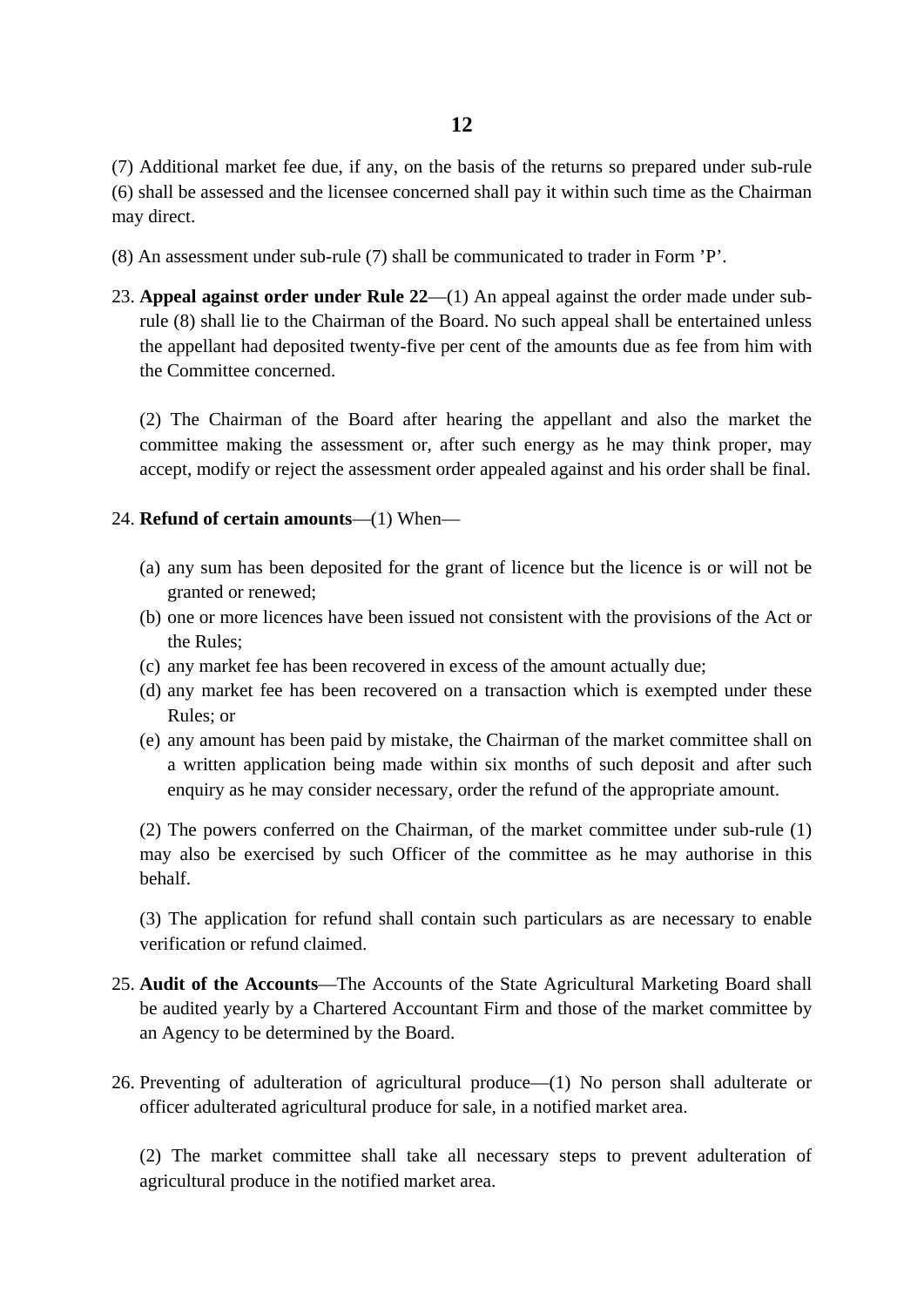remains or of mixing of earth, dirt and stones or any other extraneous matter with any *Explanation*: For the purpose of this rule adulteration shall include mixing of inferior stuff with superior quality of agricultural produce, mixing of different qualities, or of sieved agricultural produce.

- Rupees two hundred apart from other action that may be taken under the Rules. 27. Penalties—Any person committing a breach of any of the provisions of these Rules or any of the conditions of his licence shall be punishable with fine which may extend to
- 28. Preservation of records—The respective records of the Board and the market committee shall be preserved for the period noted against each below:

| Description                                   | Period                                            |
|-----------------------------------------------|---------------------------------------------------|
| Budget paper                                  | 5 years                                           |
| <b>General Cash Book</b>                      | Permanently                                       |
| <b>Establishment Bill</b>                     | 35 years                                          |
| <b>General Bills</b>                          | 3 years                                           |
| <b>Balance Sheet</b>                          | 10 years                                          |
| Ledger                                        | 10 years                                          |
| <b>Register of Deposits</b>                   | Permanently                                       |
| <b>Application Form</b>                       | Permanently                                       |
| Returns of daily purchases and sales          | 1 year after audit                                |
| Receipts                                      | 3 years                                           |
| Register of sale and purchase of agricultural | 10 years                                          |
| produce                                       |                                                   |
| Provident Fund Register                       | 10 years or till all accounts of which it relates |
|                                               | are closed                                        |
| Service Books of the employees                | 5 years after retirement or death (whichever      |
|                                               | is earlier)                                       |
| Register of proceeding of the Board or        | Permanently                                       |
| Commissioner or sub-Committee                 |                                                   |
| Register of correspondence                    | Permanently                                       |
| Cheque Book                                   | 10 years                                          |
| Pass Books                                    | 10 years                                          |
| <b>Travelling Allowance Bills</b>             | 3 years                                           |
| <b>Security Bonds</b>                         | 10 years from the date they cease to have         |
|                                               | effect                                            |
| <b>Treasury Challans</b>                      | 3 years                                           |
| <b>Interest Accounts Register</b>             | 3 years                                           |
| <b>Attendance Register</b>                    | 1 year                                            |
| <b>Moveable Property Register</b>             | 10 years                                          |
| <b>Immoveable Property Register</b>           | Permanently                                       |
| Library Register                              | 10 years                                          |
| Demand and Collection Register                | 10 years                                          |
|                                               |                                                   |

#### **SCHEDULE**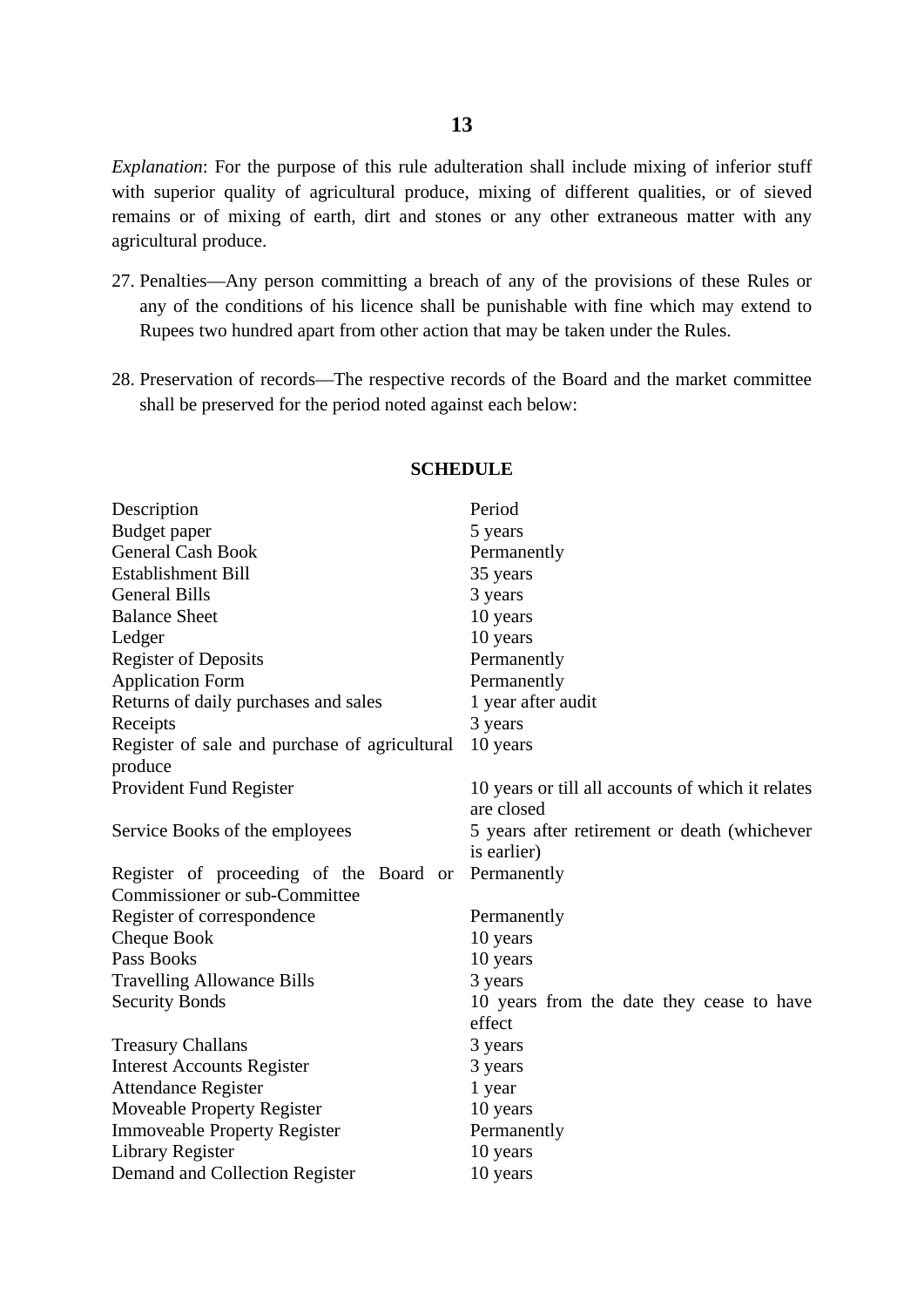#### **SCHEDULE**

| <b>Register of Stamps</b>                                                               | 3 years                             |
|-----------------------------------------------------------------------------------------|-------------------------------------|
| <b>Stock Register</b>                                                                   | 10 years                            |
| <b>Register of Court Cases</b>                                                          | 10 years after disposal of the case |
| <b>Investment Register</b>                                                              | Permanently                         |
| Files about the appointment, removal and 35 years                                       |                                     |
| dismissal of employees                                                                  |                                     |
| Other record which the Board or Committee Such period (not less than 10 years) as may   |                                     |
| may decide to preserve for more than three be prescribed by the board or the Committee. |                                     |
| years.                                                                                  |                                     |

- 29. **Other matters on which the Board may bye-laws**—Without prejudice to the powers of framing bye-laws under Section 53 of the Act, the board may also make bye-laws on the following matters namely:
	- (a) Grading of agricultural produce as per AGMARK standard;
	- (b) Improvement of the markets and the market areas;
	- (c) Classification of the Committee on the basis of their income and other related factors;
	- (d) The maintenance and regulation of staff quarters and other buildings belonging to the Board or to the market committees;
	- (e) The manner in which contracts may be executed on behalf of the board or the market committee;
	- (f) The method of making propaganda or of giving publicity and demonstrations of the Scheme of the Act; and
	- (g) Such other matter which will, in the opinion of the Board produce the transaction of agricultural produce in the market areas.
- 30. **Interpretation of the Rules**—If any doubt arise regarding interpretation of any of the provisions of these rules, the matter shall be referred to the Government and its decision shall be final.

#### **FORM A**

### [See Rule 17] **Application for licence**

To

Sir,

The Chairman, State Agricultural Marketing Board, ............................................. Through Market Committee.............................

The particulars of my business are given below: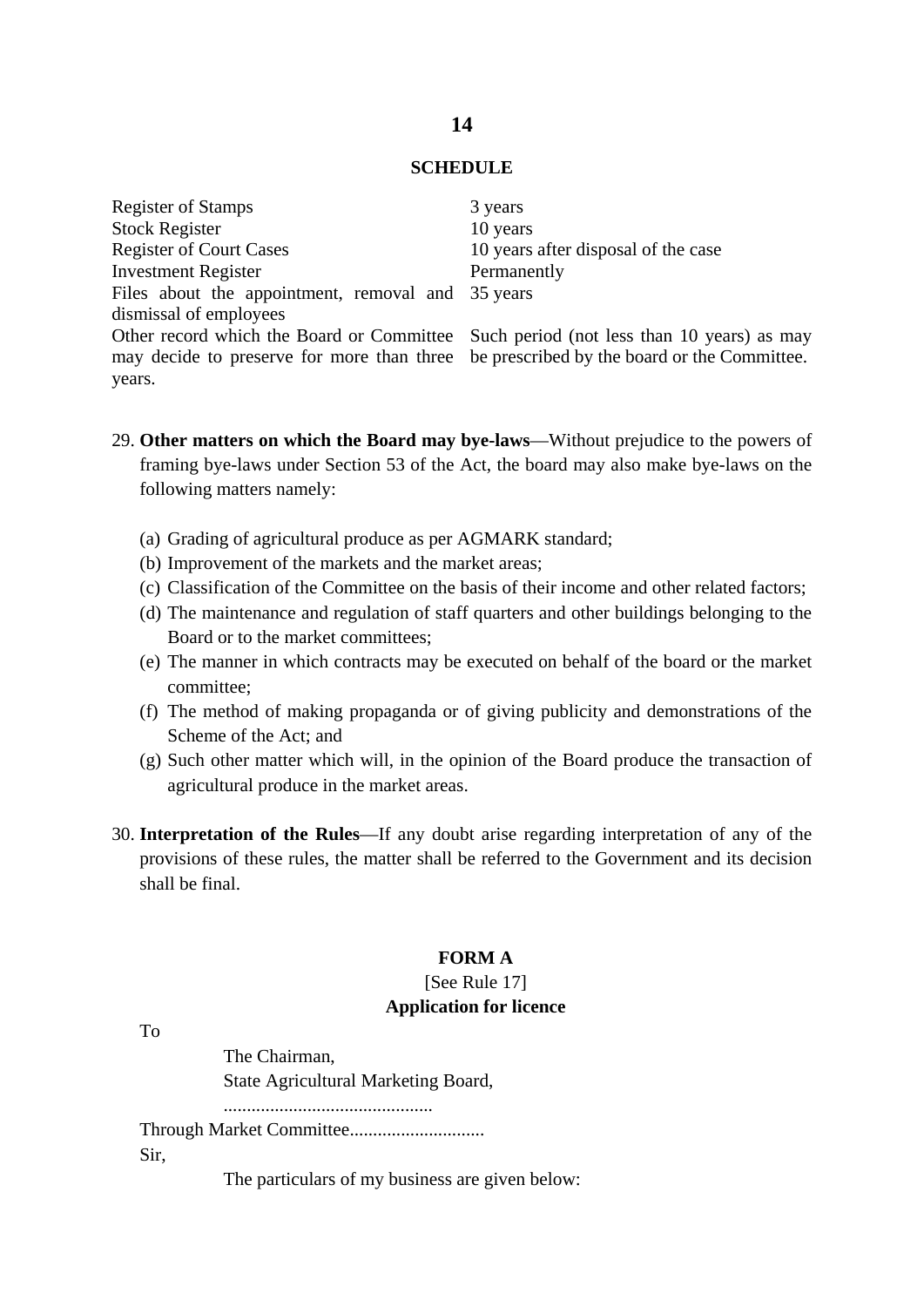- 1. Name of the applicant with full address...........................................
- 2. Place of business for which licence is applied for (give the name or No. of the building and the name or No. of the street or other description sufficient to identify the premises..............................
- 3. If the application is a firm, give the names of all persons constituting the firm with parentage, residence and address...........................................

| Sl. No | Name | Father's/Husband's<br>name | Full address |
|--------|------|----------------------------|--------------|
|        |      |                            |              |
|        |      |                            |              |
|        |      |                            |              |

- 4. If the applicant is a firm, is it a Hindu joint family firm, or otherwise constituted and has it been registered or not?..................................................
- 5. Name of the Managing Proprietor or Manager of the firm......................................
- 6. Name and style under which the applicant will work..............................................
- 7. Has the applicant or, where the applicant is a firm, has any member thereof, singly or in collaboration with anybody else been granted a dealer's licence in any notified market area in the State; and has such licence been suspended or cancelled. If so, when and for what period and for what reasons?................................
- 8. Particulars of the business for which the licence is required.........................................
	- (1) Trader
	- (2) Commission Agent (3) Storage (4) Processing
	- (3) Storage
	-

Certified that the facts set out in the application are true to the best of my knowledge. I undertake to abide by the provisions of the Agricultural Produce Markets Act, 1980 and Rules and bye-laws made there under.

I shall be responsible for all acts of my employees.

It is requested that a licence under Section 19(2) of the Meghalaya Agricultural Produce Markets Act, 1980 may kindly be granted to me.

Signature of Applicant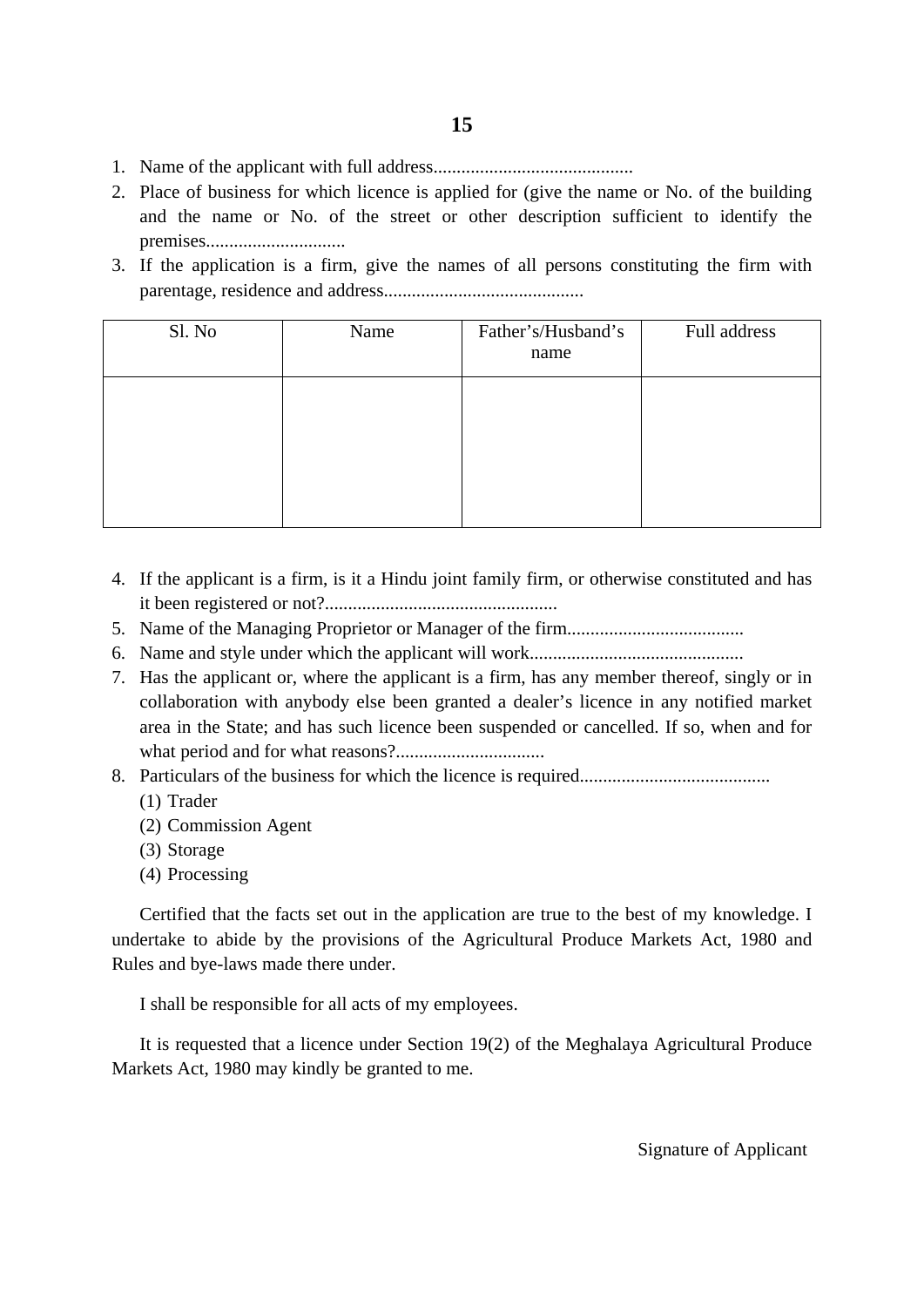**16** 

To be filled in by the office of the Committee

| Licence fee received | No. of Receipt | Date of Receipt | Page of cash book<br>where entry made |
|----------------------|----------------|-----------------|---------------------------------------|
|                      |                |                 |                                       |
|                      |                |                 |                                       |
|                      |                |                 |                                       |

Verified

Secretary Accountant

Market Committee Market Committee

# **FORM B**

[See Rule 17]

# **Licence under Section 19(2) of the Act**

 This licence is granted to M/s. ................................................................... subject to conditions prescribed hereunder:

Notified Market area

- 1. Serial No. of Licence
- 2. Name of the Managing Proprietor, Manager of the firm with parentage 3. Date from which the licence takes effect
- 
- 4. Date on which the licence expires
- 5. Particulars of the business for which the licence is valid
	- (1) Trader
	- (2) Commission Agent (3) Storage (4) Processing
	- (3) Storage
	-
- 6. Place of business.....................

Place

Date

Chairman

State Agricultural Marketing Board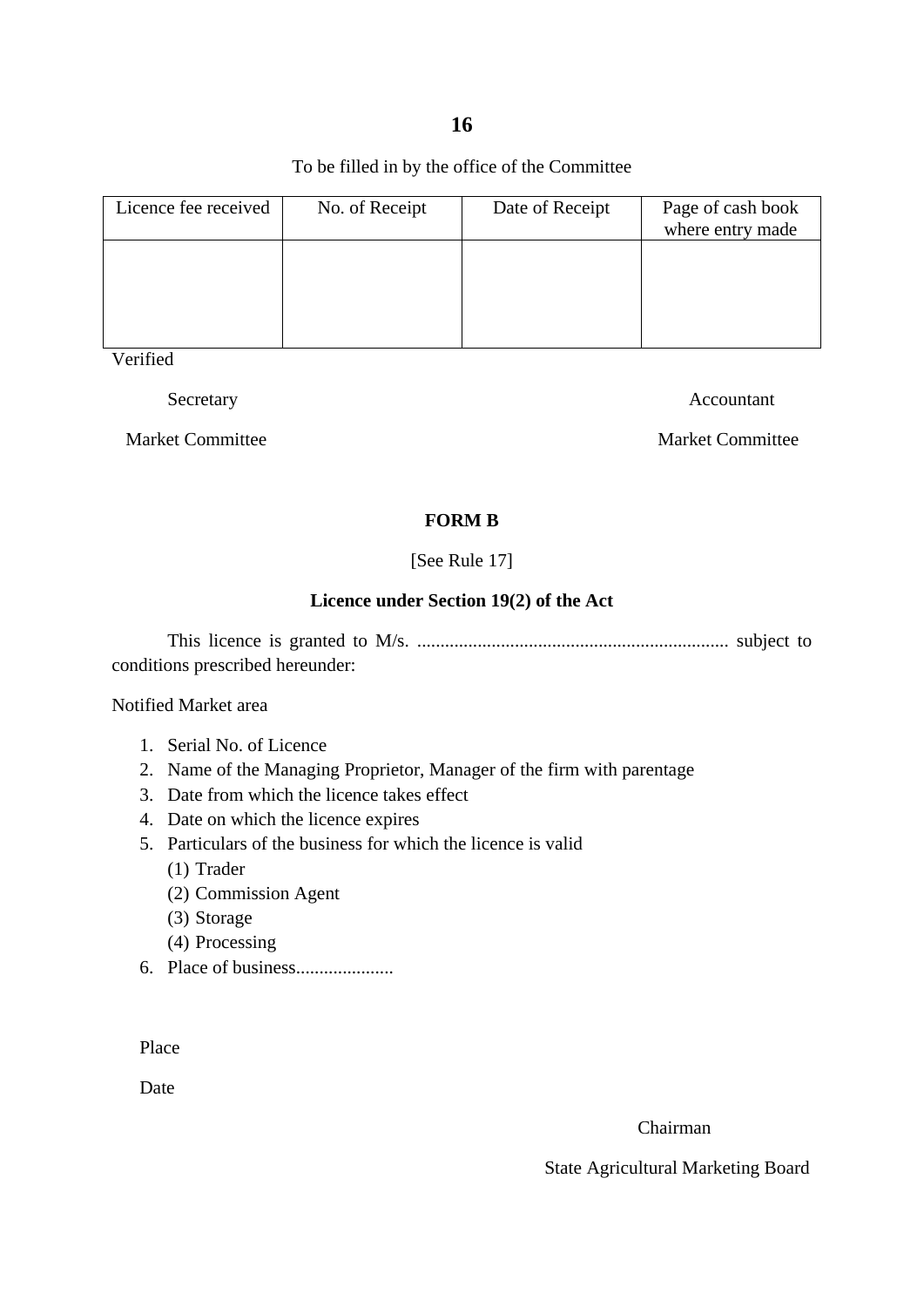#### **Conditions of Licence**

- 1. The licensee shall comply with the provisions of the Assam Agricultural Produce Markets Act, 1972 and rules and bye-laws framed there under and instructions issued from time to time.
- 2. He shall not permit evasion or infringement of any of the provisions of the Act, the rules and bye-laws and shall report in writing to the market committee any evasion or breach which comes to his knowledge.
- 3. He shall surrender his licence, on demand, to the Chairman of the Board or any other officer authorised by him in this behalf or the Chairman of the Committee against a receipt to be given to the licensee in this connection.
- 4. He shall conduct his business honestly and properly according to the principles of fair dealings.
- 5. He shall display his licence at a conspicuous place on his business premises.
- 6. He shall keep his business premises clean and in suitable condition for storage of agricultural produce.
- 7. He shall not boycott or encourage boycott or any other licensee.
- 8. He shall not indulge in activities and practices which are detrimental to the interest of the trade and proper functioning of the market.
- 9. He shall not take or continue in his service any unlicensed broker, weigh man, measurer, surveyor.
- 10. He shall not form a pool or combination with other buyers for eliminating competition and shall not make or abet an attempt to do so in order to deprive the seller of a fair price of his produce.
- 11. He shall, on the expiry or on termination of the licence, surrender the same to the Committee.
- 12. He shall, when desired by the Committee or any Officer authorised by it, furnish correct of agricultural produce under the Act.

#### **FORM C**

#### [See Rule 17 (8)]

#### **Register of licence issued Section 19 (2) of the Act**

Sl. No. Name Father's name Address

- 1. Notified Market Area
- 2. Name of the firm/licensees
- 3. Address of the premises
- 4. Name of the Managing Proprietor/Managing with parentage
- 5. Licence No.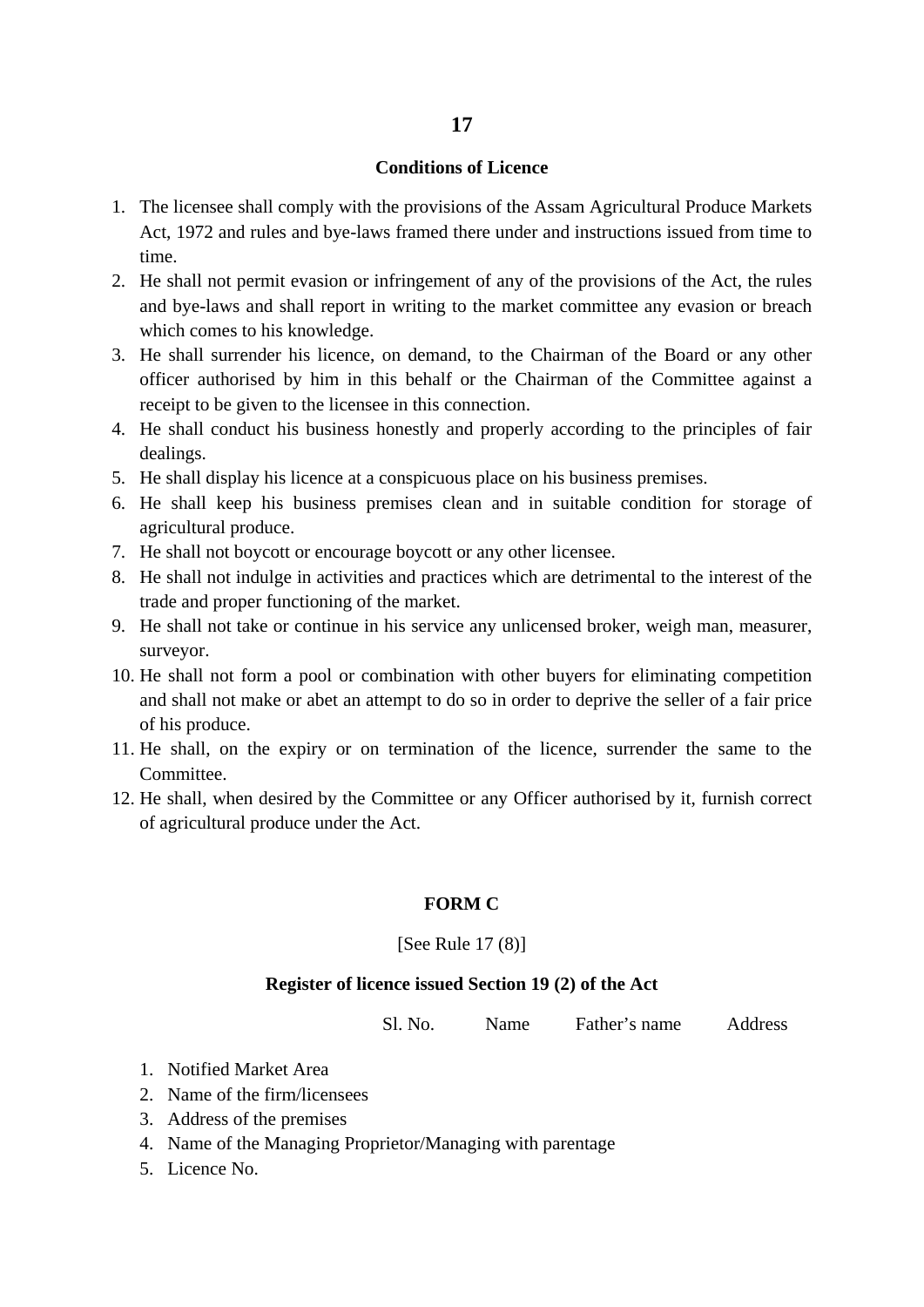6. Name of licence

| Date of<br>entry | Date from<br>which the<br>licence<br>takes effect | Date on<br>which the<br>licence<br>expires | Licence<br>fee<br>received | Receipt<br>No. and<br>date | Signature<br>of issuing<br>authority<br>with<br>designation | Remarks |
|------------------|---------------------------------------------------|--------------------------------------------|----------------------------|----------------------------|-------------------------------------------------------------|---------|
|                  |                                                   |                                            |                            |                            |                                                             |         |
|                  |                                                   |                                            |                            |                            |                                                             |         |

# **FORM D**

[See Rule 17 (2) (b)]

# **Application for Licence under Section 19(2) of the Act**

To

The Chairman, Market Committee

Sir,

The particulars of my business are given below:

- 1. Name of the applicant with parentage, residence and address in full
- 2. If the application is a firm, is it a Hindu joint family firm or otherwise constituted, and has it been registered or not:
- 3. If the application is a firm give the names of all persons constituting it with parentage, residence and address, in full of each

| Sl. No | Name | Father's/Husband's<br>name | Full address |
|--------|------|----------------------------|--------------|
|        |      |                            |              |

- 4. Name of the Managing Proprietor or Manager who will actually conduct the business
- 5. Name and style under which the applicant will conduct his business
- 6. Does the applicant wish to be licensed as a broker/weigh man/measurer/Surveyor/warehouseman?
- 7. Has the licence, if any, been granted previously to the applicant, or if the applicant is a firm, to any member thereof, singly or in collaboration with anybody else, for working as a broker, weigh man, measurer, surveyor or warehouseman in any notified market area been cancelled? if so, where, when, for what period and for what reasons?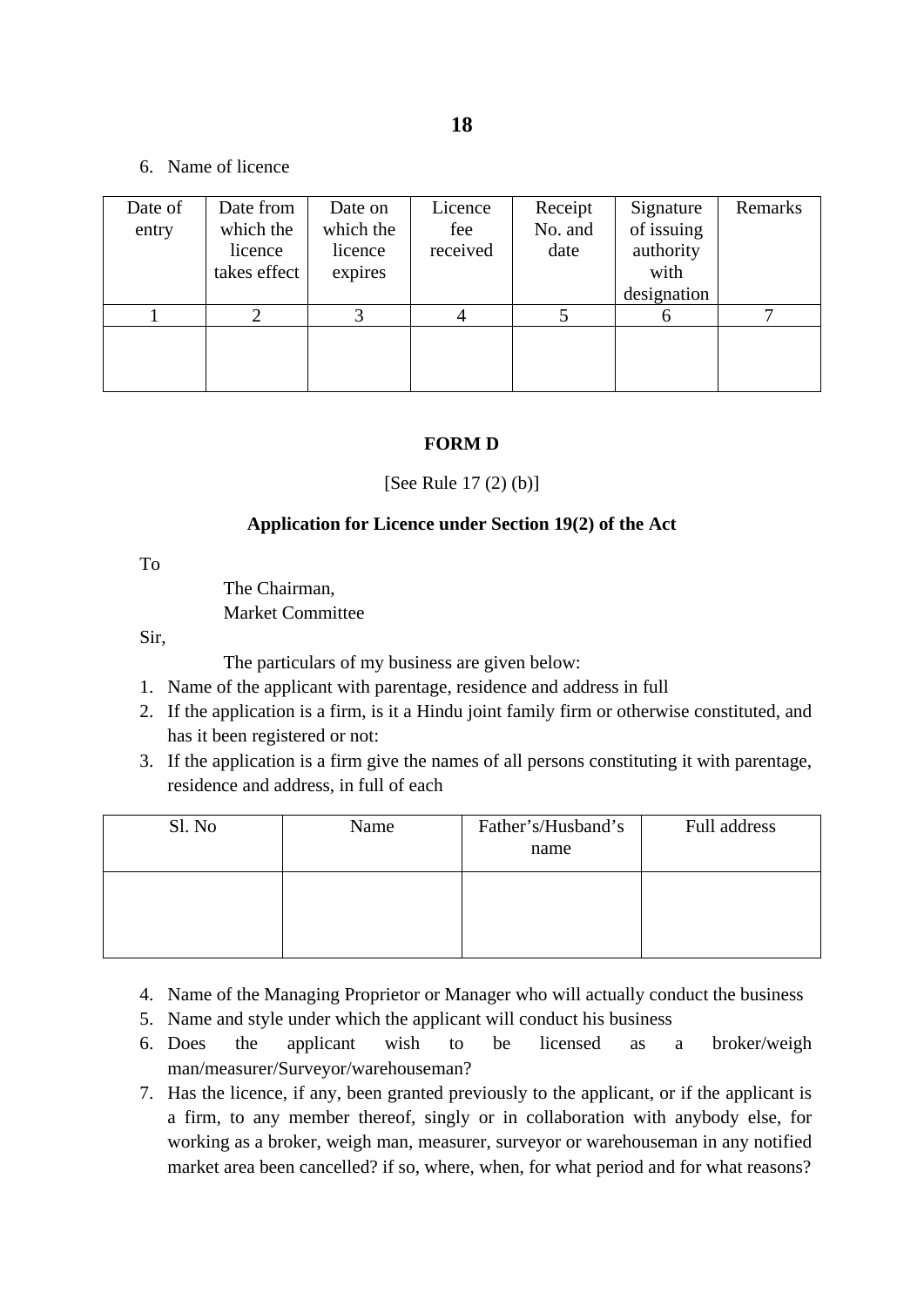Certified that the facts set out in the application are true to the best of my knowledge. I undertake to abide by the provisions of the Agricultural Produce Markets Act, 1980 and rules and bye-laws made there under.

I shall be responsible for all acts of my employees.

It is, therefore, requested that the licence under Section 19(2) of the Meghalaya Agricultural Produce Markets Act, 1980 may kindly be granted to me.

Signature of the Applicant

 *Note*—(1) A licence to work as a weigh man, measurer or a surveyor shall only be granted to individuals and not to firm.

(2) In case the application is made by a firm, it may be signed by the Managing Partner only.

#### *(To be filled in by Officer)*

| Licence fee | No. of receipt | Date of receipt | Page of cash<br>book where<br>entry made | Remarks |
|-------------|----------------|-----------------|------------------------------------------|---------|
|             |                |                 |                                          |         |

Verified

Market Committee Market Committee

Secretary Accountant Accountant Accountant Accountant Accountant Accountant Accountant Accountant Accountant Accountant Accountant Accountant Accountant Accountant Accountant Accountant Accountant Accountant Accountant Acc

#### **FORM E**

[See Rule 17 (2) (b)]

#### **Licence under Section 19(2) of the Act**

This licence is granted to M/S........................................................(name of the person or firm with full address) for doing his business as a broker/weigh man/measurer/warehousing/surveyor in the notified market area........................................

1. Serial No. of licence................................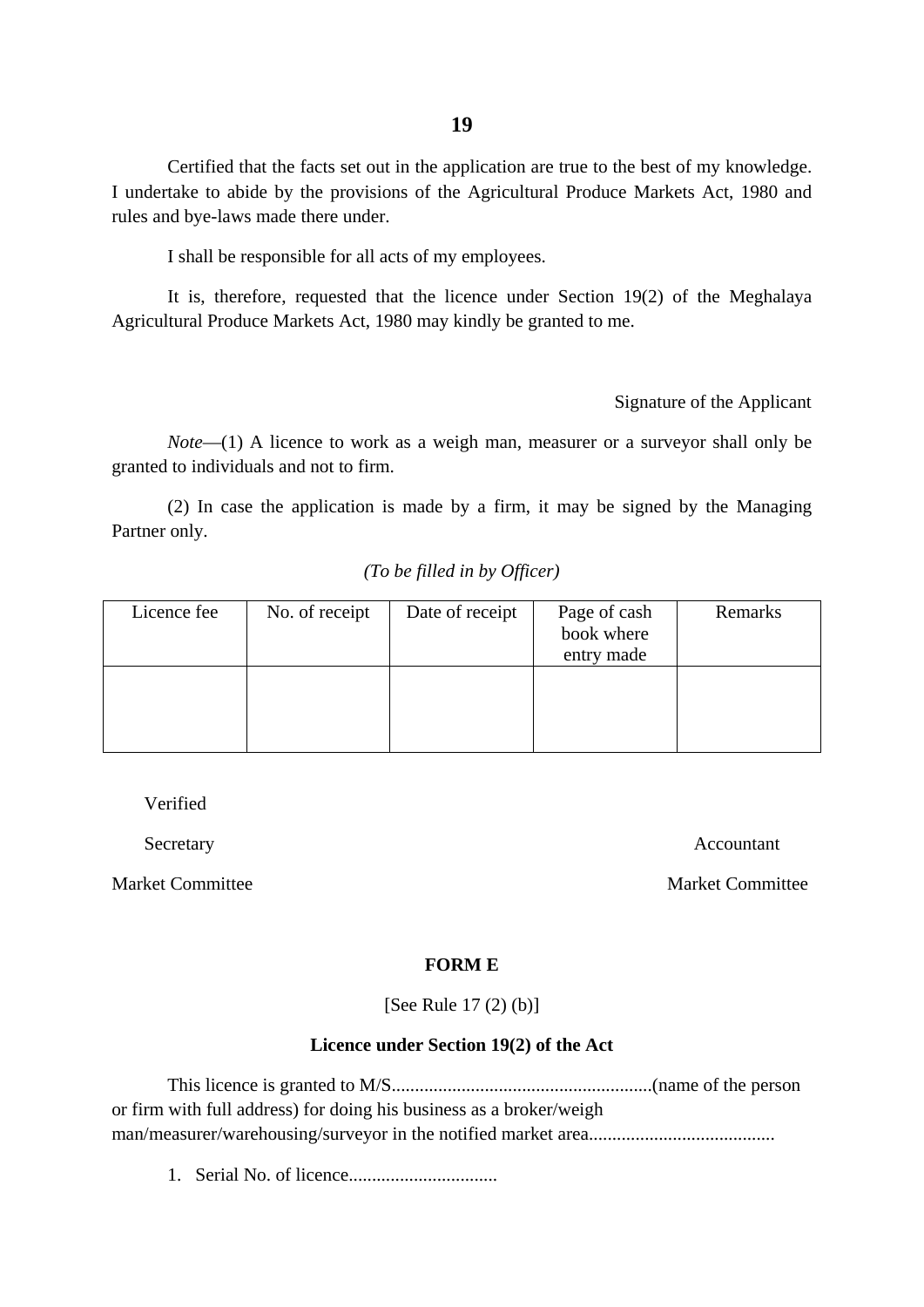- 2. Name of the managing proprietor.............................
- 3. Date from which the licence takes effect....................................
- 4. Date on which the licence expires...............................................

Place.....................................

Date...................................... Signature of Authority with Seal

# **Conditions of Licence**

- 1. The licence shall comply with the provisions of the Meghalaya Agricultural Produce Markets Act, 1980 and rules and bye-law framed there under and instructions issued from time to time.
- 2. He shall not permit evasion or infringement of any of the provisions of rules and byrlaws mentioned under (1) above and shall report in writing to the Committee any evasion or breach which comes to his notice.
- authorised by the Committee in writing in this behalf. 3. He shall surrender his licence on demand, to the Committee or any other officer
- 4. He shall conduct his business honestly and properly according to the principles of fair dealings.
- 5. He shall not boycott or encourage boycott or any other licensees.
- 6. He shall not indulge in activities and practices which are detrimental to the interest of the trade and proper functioning of the market.
- 7. The licensee, except the warehouseman, shall not accept any service under the trader.
- 8. If the licensee is a weigh man, measurer or surveyor he shall abide by such arrangements which may be made by the market committee with a view to ensuring the availability of their service as and when required. The licensee shall bear the badge provided to him by the marked committee, during the hour of his business.
- 9. If the licensee is a warehouseman, he shall keep his warehouse neat, clean and tidy to the satisfaction of the Committee.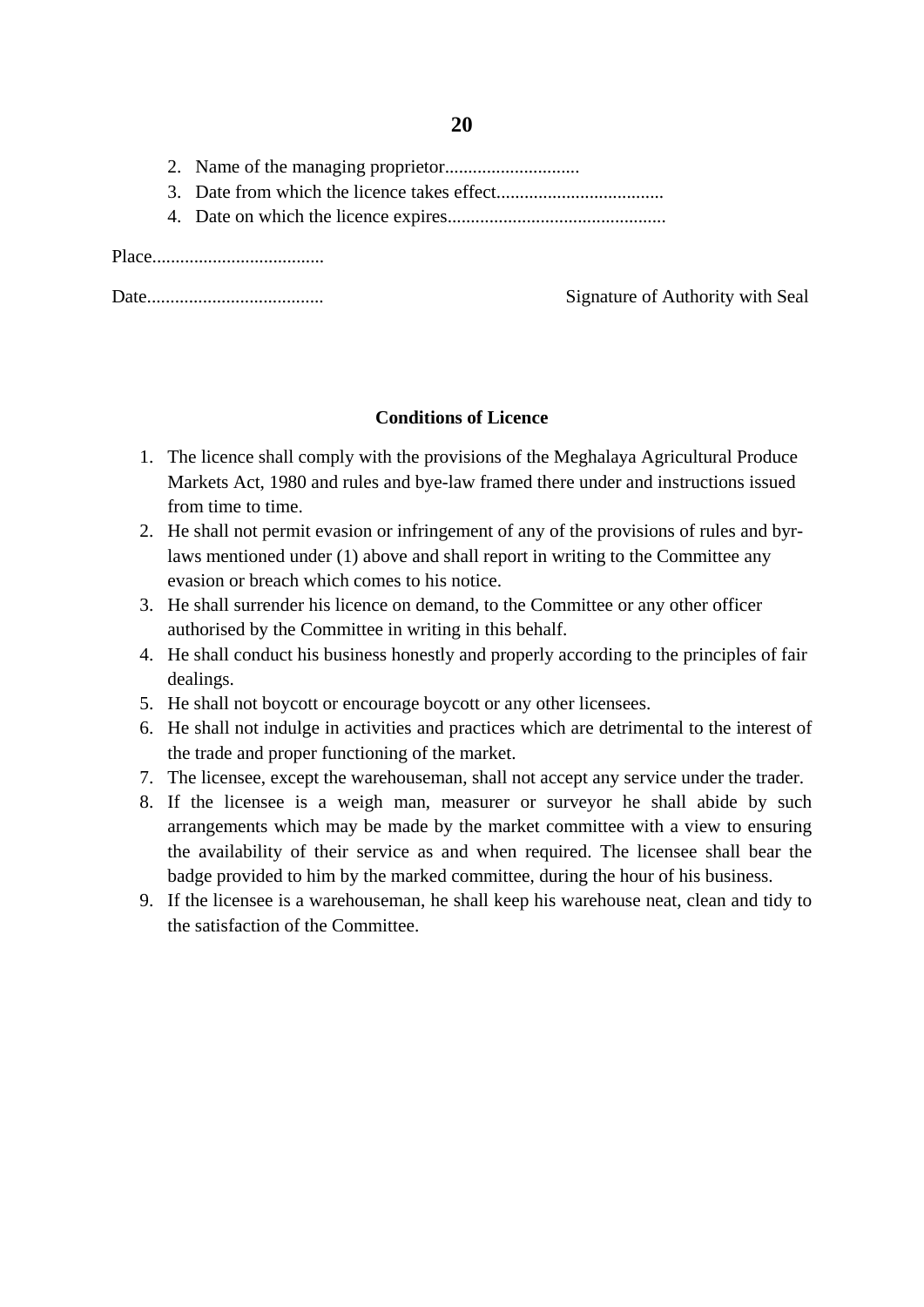# **21**

#### **FORM F**

### [See Rule  $18(1)$ ]

#### **Application for the renewal of licence under Section 52 (2) (iv) of the Act**

To

The Chairman,

State Agricultural Marketing Board

Through the Secretary, Market Committee

Sir,

I request for the renewal of my licence. The necessary particulars are given here below:

- 1. Name of the notified market area for which the licence has been issued.
- 2. Name of the applicant (with full particulars of the place of business)
- 3. Name of the managing proprietor or the manager of the firm, if any
- 4. No. of licence
- 5. Date on which the licence expires
- 6. Period for which the renewal is required
- 7. Fee paid
- 8. Penalty paid, if any
- 9. Has the applicant or where the applicant is a firm, has any member thereof singly or in collaboration with anybody else been—
	- (a) granted a dealer's licence in any notified market area in the State and cancelled. if so, when, where, for what period and for what reasons; or
	- (b) convicted of an offence affecting the said person's integrity as a man of business. If so, the date of conviction; or
	- (c) declare as an un-discharged insolvent.

Certified that the facts set out in the application are true to my knowledge.

Signature of Applicant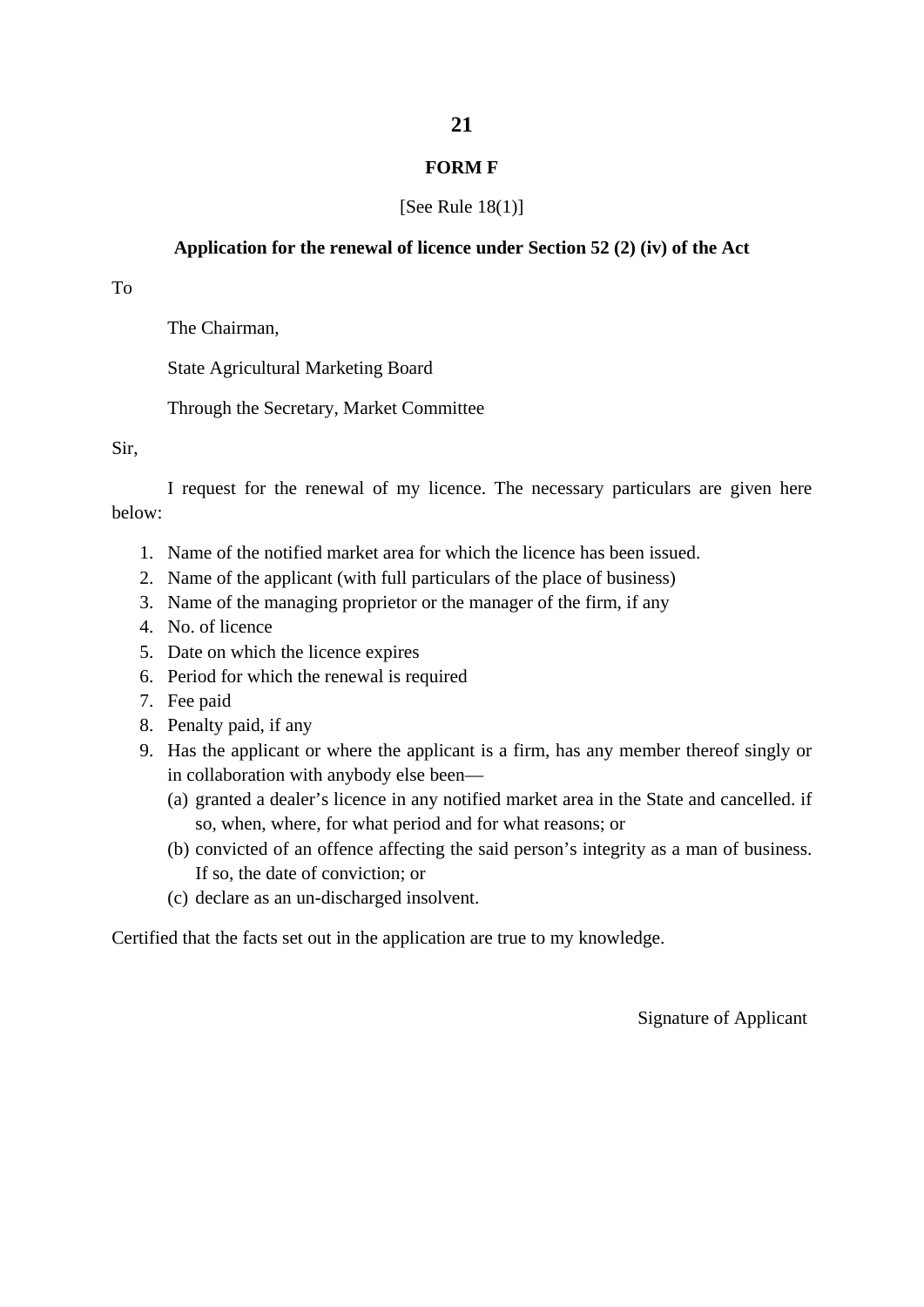*(To be filled in by the office of the Committee)* 

| Renewal<br>licence fee<br>received | Penalty<br>received, if<br>anv | No. of<br>received | Date of<br>received | Page of cash<br>book where<br>entry made | Remarks |
|------------------------------------|--------------------------------|--------------------|---------------------|------------------------------------------|---------|
|                                    |                                |                    |                     |                                          |         |

No............................................. Date................................................

Accountant

Market Committee

Contents of the application certified.

Forwarded to the Chairman, State

Agricultural Marketing Board.

Secretary Market Committee

Orders of the licensing Authority

Date Signature with designation

# **FORM G**

[See Rule  $18(1)$ ]

# **Application for the renewal of licence under Section 52 (2) (vi) of the Act**

To

The Chairman, Market Committee,

Sir,

I request for the renewal of my licence. The necessary particulars are given below:

- 1. Name of the notified market area for which the licence has been issued....
- 2. Name of the applicant (with full particulars of the place of business) ...
- 3. Name of the managing proprietor or the manager of the firm, if any....
- 4. No. of licence...
- 5. Date on which the licence expires...
- 6. Period for which the renewal is required...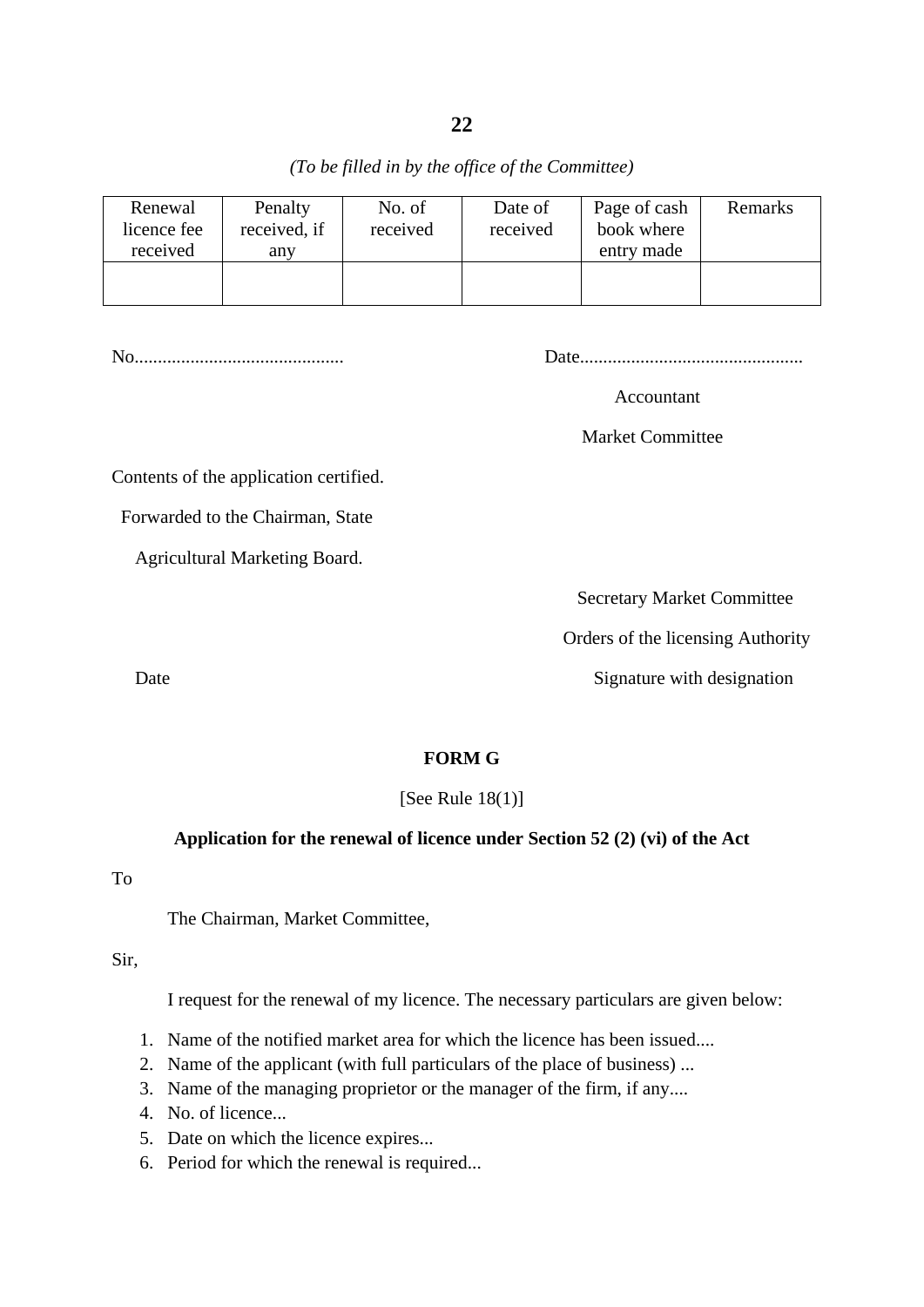- 7. Fee paid Rs....
- 8. Penalty paid, if any, Rs....
- 9. Has the application or where in the case of a warehouseman the applicant is a firm, licence for working as a broker, weigh man, measurer, surveyor or warehouseman in any notified market area in the State and has such licence been suspended or has any member thereof, singly or in collaboration with anybody else, been granted a cancelled. If so, when, where, for what period and for what reasons...

Certified that all the facts set out in the application are true to my knowledge.

Signature of Applicant

Date..............................

| Renewal<br>licence fee<br>received | Penalty<br>received, if<br>any | No. of<br>received | Date of<br>received | Page of cash<br>book where<br>entry made | Remarks |
|------------------------------------|--------------------------------|--------------------|---------------------|------------------------------------------|---------|
|                                    |                                |                    |                     |                                          |         |
|                                    |                                |                    |                     |                                          |         |

*(To be filled in by the office of the Committee)* 

Verified

Secretary Accountant

**Market Committee** 

**Market Committee** 

**FORM H**

#### **Auction Register**

| Date | Name of    | Name    | Description | Approximate | Rate at | Name  | Signature of |
|------|------------|---------|-------------|-------------|---------|-------|--------------|
|      | Commission | and     | of produce  | quantity    | which   | of    | Commission   |
|      | Agent      | address |             |             | the     | buyer | Agent and    |
|      |            | of      |             |             | produce |       | buyer        |
|      |            | seller  |             |             | has     |       |              |
|      |            |         |             |             | been    |       |              |
|      |            |         |             |             | sold    |       |              |
| (1)  | (2)        | (3)     | (4)         | (5)         | (6)     | (7)   | (8)          |
|      |            |         |             |             |         |       |              |
|      |            |         |             |             |         |       |              |
|      |            |         |             |             |         |       |              |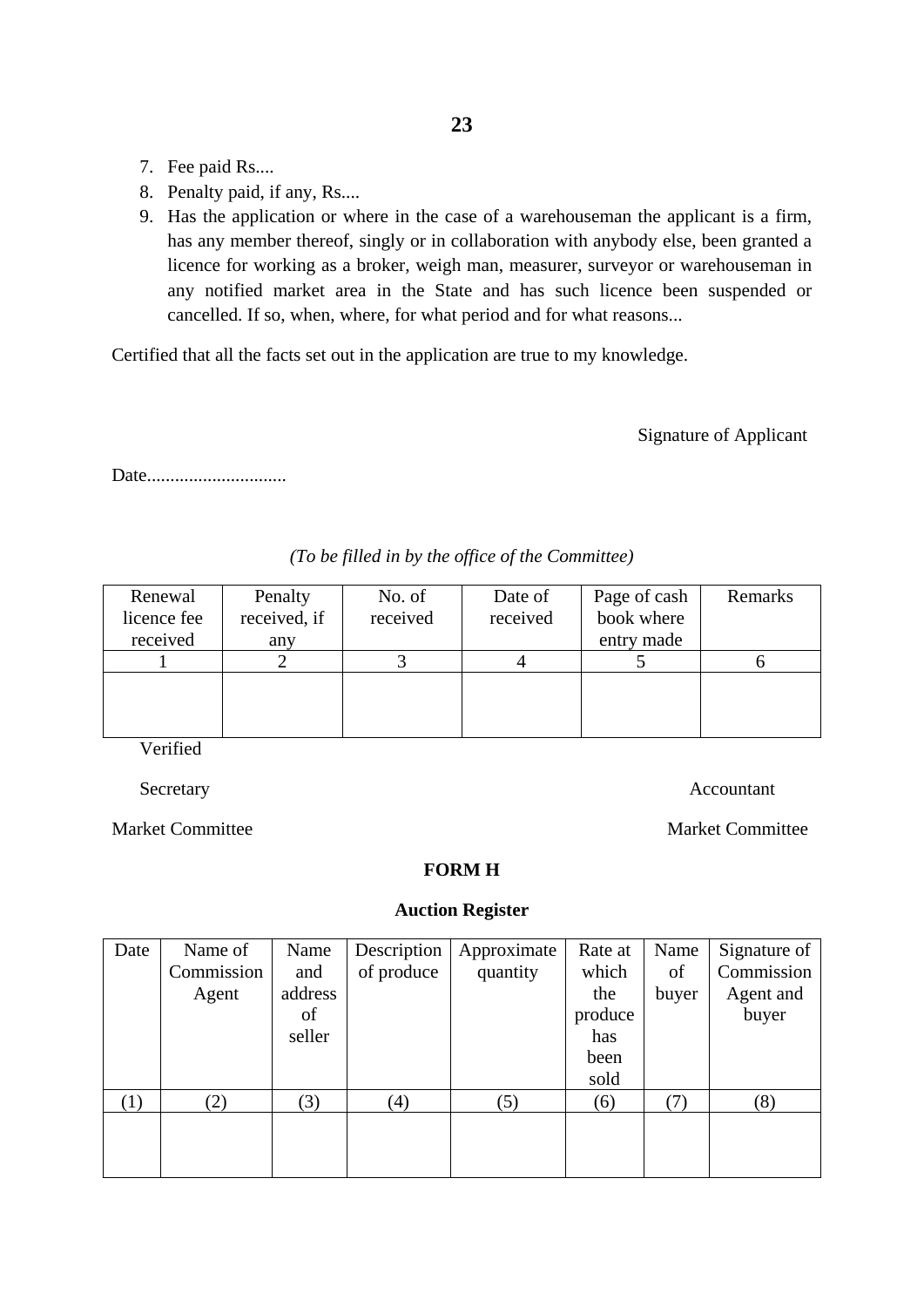#### **FORM I**

#### **Bill of Commission Agent**

Book No.............................

Serial No...............................

Name of market..............................

Name of Commission Agent....................

Name of buyer........................... Date.......................

| Name of   | Weight | Rate | Total amount         | Market  | <b>Grant Total</b> |
|-----------|--------|------|----------------------|---------|--------------------|
| commodity |        |      |                      | Charges |                    |
|           |        | Rs.  | Rs.                  | Rs.     |                    |
|           |        |      | Commission           |         |                    |
|           |        |      | <b>Brokerage</b>     |         |                    |
|           |        |      | Weight men           |         |                    |
|           |        |      | Filling and Sewing   |         |                    |
|           |        |      | <b>Other Charges</b> |         |                    |
|           |        |      |                      |         |                    |
|           |        |      | Total                |         |                    |

Acknowledgement

Signature of Commission Agent

by the buyer

#### **FORM J**

### **Sale voucher for the seller**

Book No........................ Counterfoil provided

Name of market Date

Name of Faria Serial No. Serial No.

Name of seller

| Name of   | Name of the       | Weight | Rate | Total   | Incidental | <b>Net</b> |
|-----------|-------------------|--------|------|---------|------------|------------|
| commodity | buyer             |        |      |         | Charges    | amount     |
|           |                   |        |      |         |            | paid       |
|           | $\left( 2\right)$ | 3      | (4)  | $\circ$ | (6)        |            |
|           |                   |        |      |         |            |            |
|           |                   |        |      |         |            |            |
|           |                   |        |      |         |            |            |

Signature of the seller or his agent Signature of Commission Agent

Date of Auction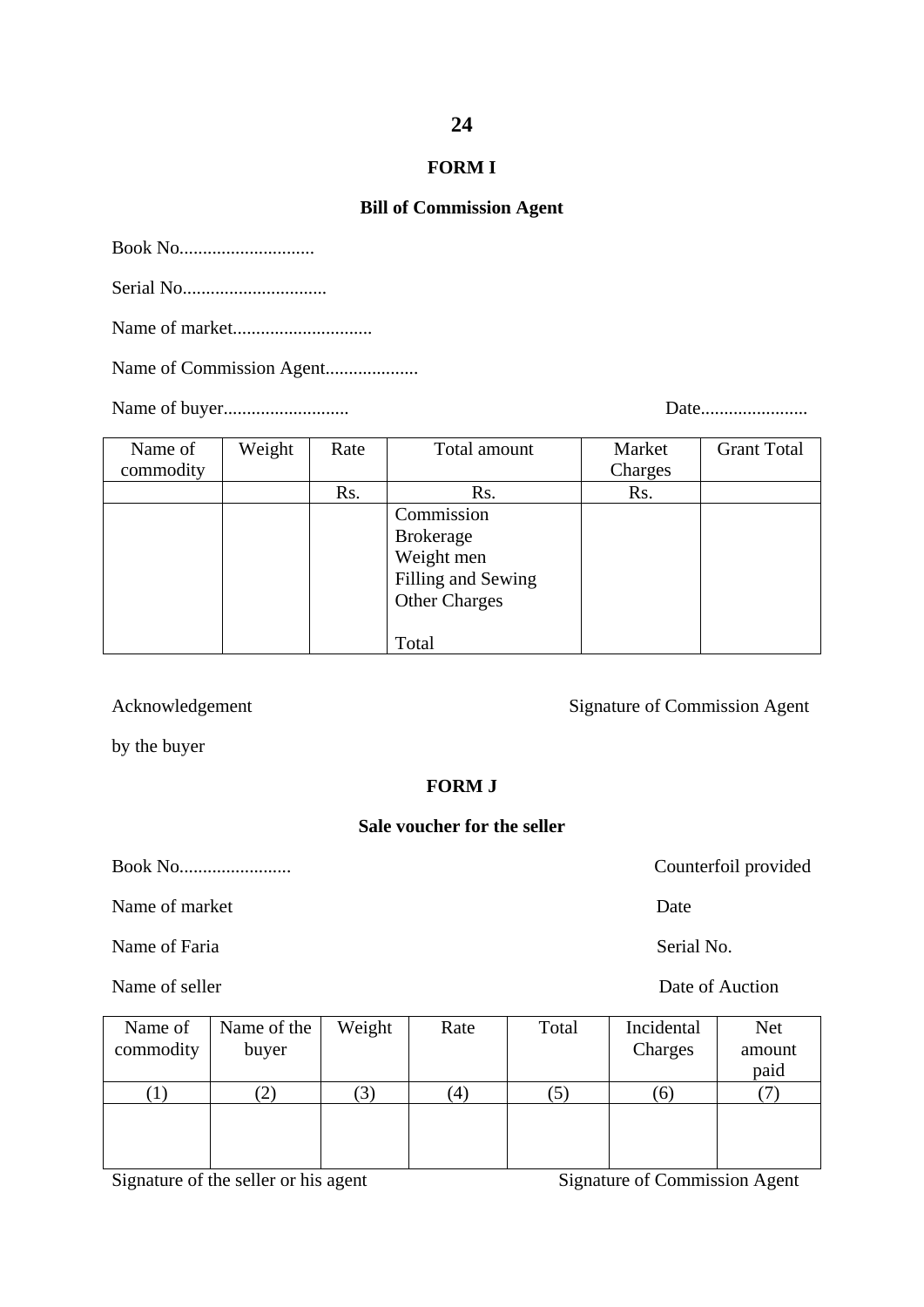# **25**

### **FORM K**

# **Receipt**

Book No.

Market Committee...

Date of receipt

Nature of receipt

Amount received

Date.............................

Receipt No.

Signature of person

receiving payment

# **FORM K-1**

# **Form of declaration and certificate**

| Kind of      | Cart and | Weight | Where  | Name   | Through | Name   | Name of   | Amount |
|--------------|----------|--------|--------|--------|---------|--------|-----------|--------|
| agricultural | packages |        | bought | of     | whom    | of     | market    | of fee |
| produce      |          |        |        | seller | bought  | buyer  | committee | paid   |
|              |          |        |        |        |         | or his | to whom   |        |
|              |          |        |        |        |         | agent  | fee paid  |        |
| (1)          | (2)      | (3)    | (4)    | (5)    | (6)     |        | (8)       | (9)    |
|              |          |        |        |        |         |        |           |        |
|              |          |        |        |        |         |        |           |        |
|              |          |        |        |        |         |        |           |        |

 I hereby declare that the above mentioned agricultural produce has been bought from outside the limits of................................ notified market area and has been brought within the limits of market for the purpose of........................... and that the particulars given above are correct.

Date................................. Signature.............................................

Attestation of the Committee from where agricultural produce has been imported.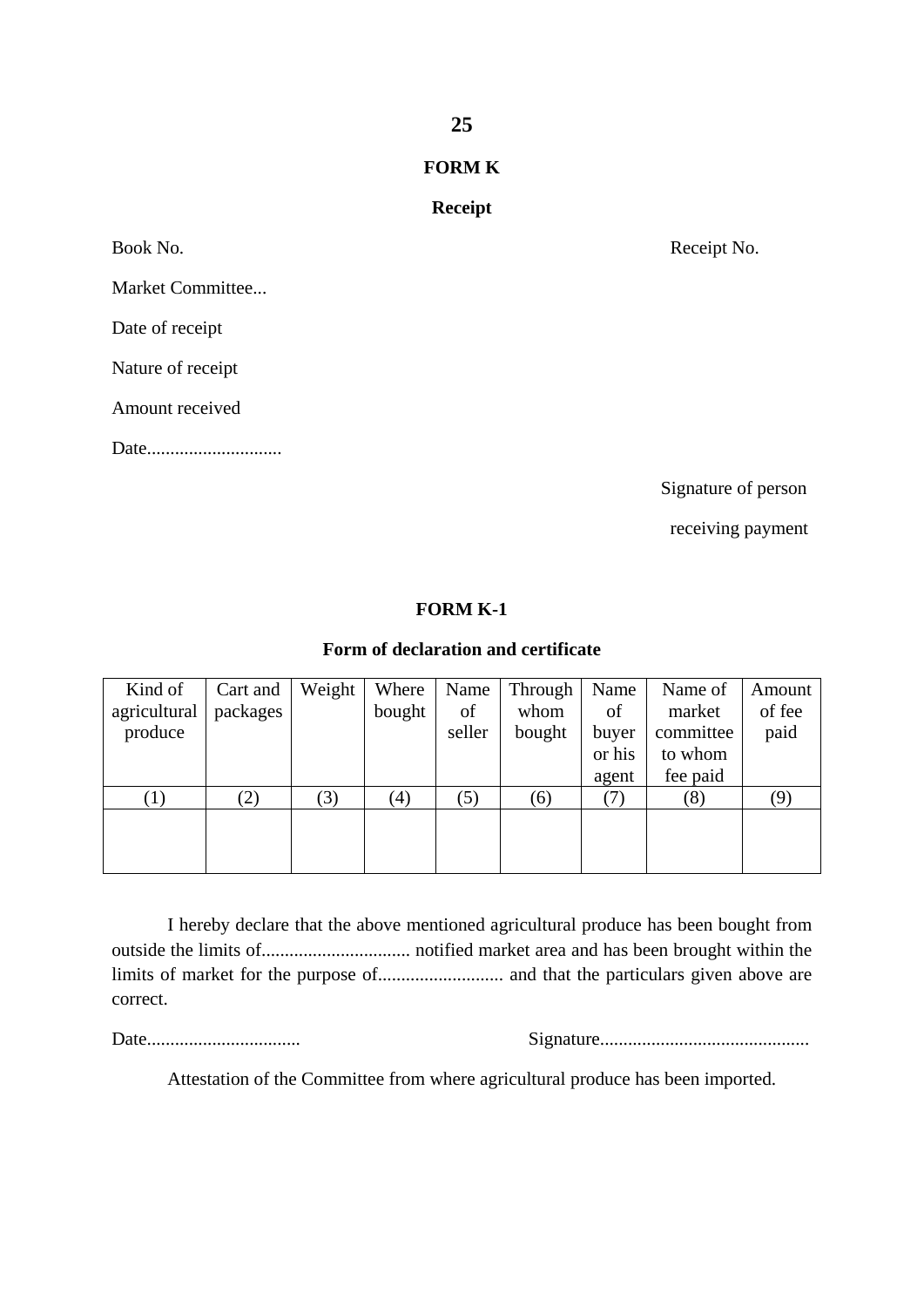#### **CERTIFICATE**

It is certified that the particulars given above are correct.

Secretary

Market Committee

#### **FORM L**

# **Register of Purchasers**

| Date of  | Name of      | Notified | Weight    | Date of | Name of ex- | Weight    | Re-  |
|----------|--------------|----------|-----------|---------|-------------|-----------|------|
| purchase | agricultural | market   | of the    | payment | tracted     | of the    | mark |
|          | produce      | area     | agricultu |         | commodity   | extracted |      |
|          |              | where    | ral       |         |             | commodi   |      |
|          |              | purchase | produce   |         |             | ty and    |      |
|          |              | s were   |           |         |             | date of   |      |
|          |              | made     |           |         |             | extractio |      |
|          |              |          |           |         |             | n         |      |
|          |              |          |           |         |             |           |      |
|          |              |          |           |         |             |           |      |
|          |              |          |           |         |             |           |      |
|          |              |          |           |         |             |           |      |
|          |              |          |           |         |             |           |      |
|          |              |          |           |         |             |           |      |

**Counterfoil** 

# **FORM M**

 [See Rule 22 (1)] Market **Return of daily purchases and sales** Committee.................

Name of trader..............

Date.......................... Licence No........... Last date when market No..........

| Date of<br>transaction | Name of<br>commodity | Name of<br>seller from<br>whom | Purchased      |      |       | Whether<br>cess is<br>leviable, | Amount<br>of market<br>fee |
|------------------------|----------------------|--------------------------------|----------------|------|-------|---------------------------------|----------------------------|
|                        |                      | purchased                      | Weight         | Rate | value | if not,<br>why                  | leviable                   |
|                        | $\overline{2}$       | 3                              | $\overline{4}$ | 5    | 6     | ⇁                               | 8                          |
|                        |                      |                                |                |      |       |                                 |                            |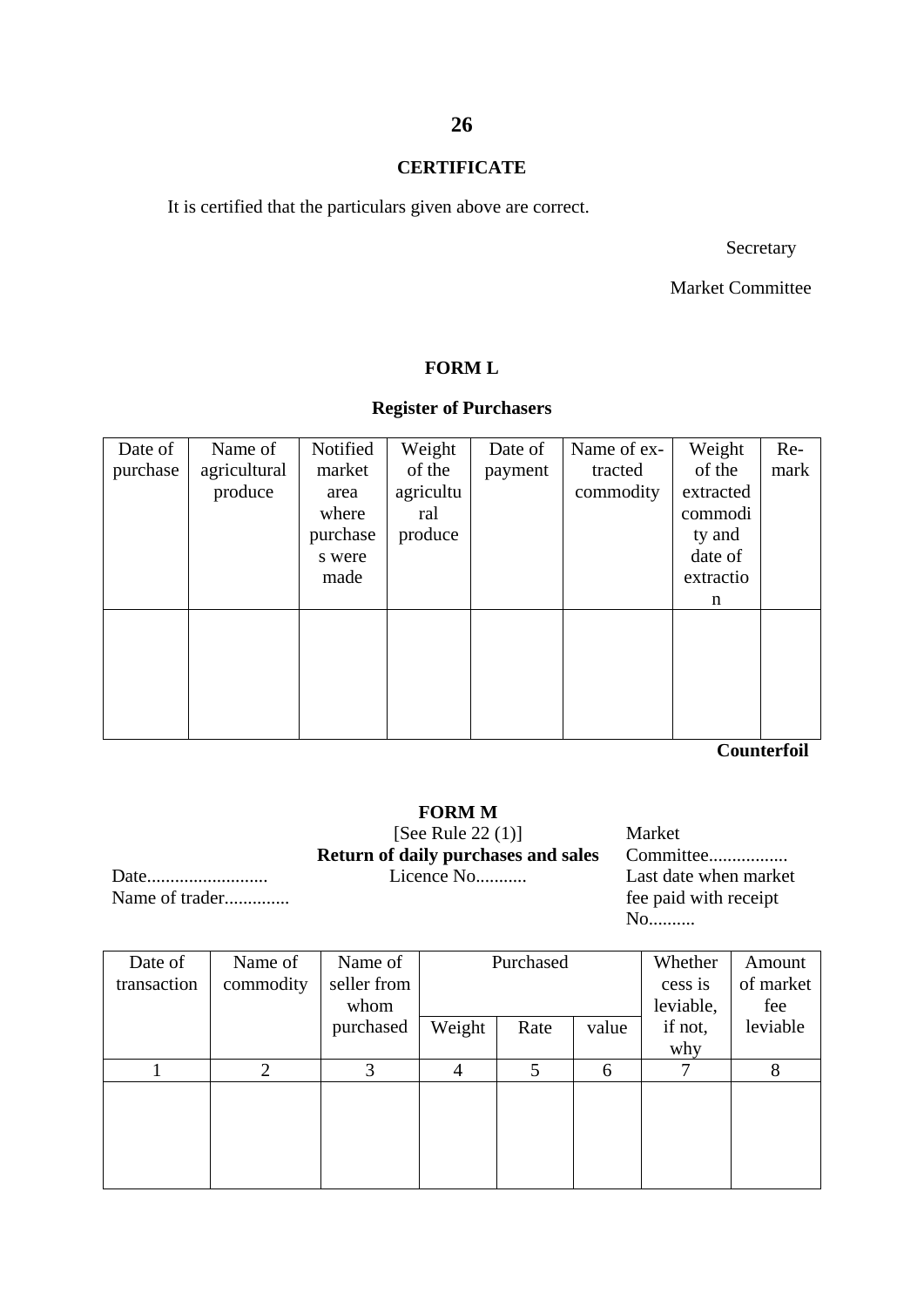| Name of   |        | Sold |       | Whether market   | Amount of  | Remarks |
|-----------|--------|------|-------|------------------|------------|---------|
| buyer to  |        |      |       | fee leviable, if | market fee |         |
| whom sold | Weight | Rate | Value | not, why         | leviable   |         |
|           | 10     |      | 12    | 13               | 14         | 15      |
|           |        |      |       |                  |            |         |
|           |        |      |       |                  |            |         |
|           |        |      |       |                  |            |         |
|           |        |      |       |                  |            |         |

Total.......................................... Total..............................

Signature of trader

# **FORM N**

[See Rule 22 (2)]

# **Register of sale and purchase of agricultural produce**

Marketing Committee.................................. Year...................................... Month......................

| Date | Description  | Name with the No. of |          | Quantity of  | Rate | Value of     |
|------|--------------|----------------------|----------|--------------|------|--------------|
|      | of the       | licence or trader    |          | agricultural |      | agricultural |
|      | agricultural | As seller            | As buyer | produce      |      | produce      |
|      | produce      |                      |          | sold         |      |              |
|      |              |                      |          |              | h    |              |
|      |              |                      |          |              |      |              |
|      |              |                      |          |              |      |              |
|      |              |                      |          |              |      |              |
|      |              |                      |          |              |      |              |

| Whether      | Fee        | Fee       | No, and     | Balance of | Date of     | Remarks |
|--------------|------------|-----------|-------------|------------|-------------|---------|
| cess is      | chargeable | recovered | date of the | fee to be  | recovery of |         |
| leviable, if |            |           | receipt     | recovered  | balance     |         |
| not, why     |            |           | issued      |            |             |         |
|              |            | 10        |             | 12         | 13          | 14      |
|              |            |           |             |            |             |         |
|              |            |           |             |            |             |         |
|              |            |           |             |            |             |         |
|              |            |           |             |            |             |         |

Monthly Total.....................................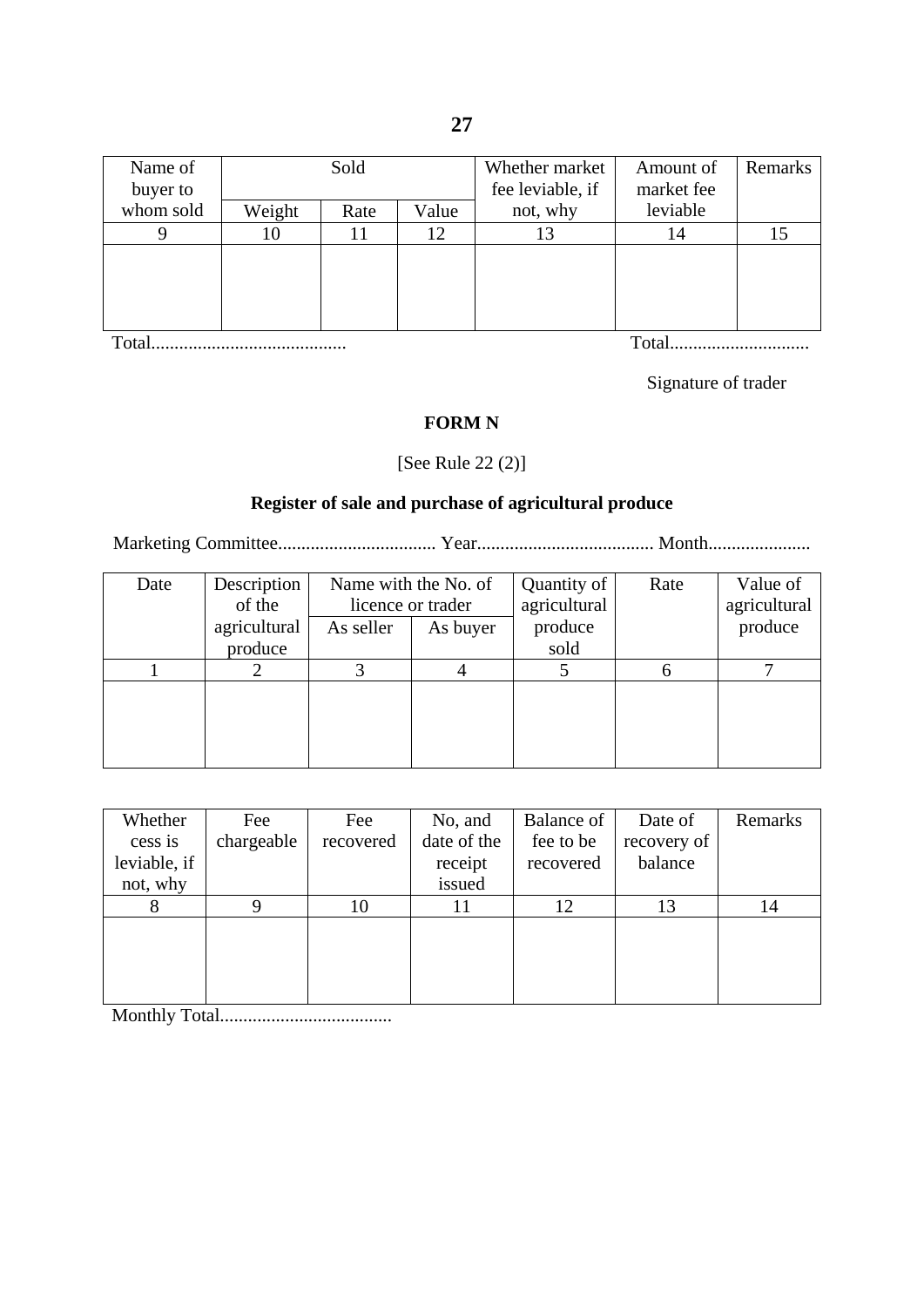#### **FORM O**

[See Rule 22 (3)]

#### **Assessment Notice**

M/s............................

Whereas—

- of the Meghalaya Agricultural Produce Markets Act, 1980 of the ............................. (a) You, a trader Licence No.................................... and licensed under Section................. notified market area have not furnished return / correct return in Form M for the period form ....................... to......................
- (b) You, a trader Licence No................................. and licensed under Section ................... of the Meghalaya Agricultural Produce Markets Act, 1980 of the ................... notified market area have habitually made default in the submission of returns for the period from ........................... to .............................. and it appears to the Committee that you wilfully failed to furnish such returns in respect of the above mentioned period; And it appears to be necessary to make assessment under Rule 22 (3) of the Meghalaya Agricultural Produce Markets (general) Rules, 1982 in respect of the above mentioned period:

 You are hereby directed to attend in person or by an authorised agent at (place) to the market fee levied on the basis of assessment a penalty prescribed under Rule 25 of the .................. on (date) ............... at (time) ..................... and produce or cause there to be produced, at the said time and place the accounts and documents specified below for the purpose of such assessment together with the objections which you may wish to prefer and any evidence you may wish to adduce in support thereof and to show cause why in addition said Rules should not be imposed upon you.

In the event of your failure to comply with this notice, the Committee shall proceed to assess under Rule 22 (3) of the said Rules to the best of its judgement.

Date...........................

Chairman Market Committee

#### **28**